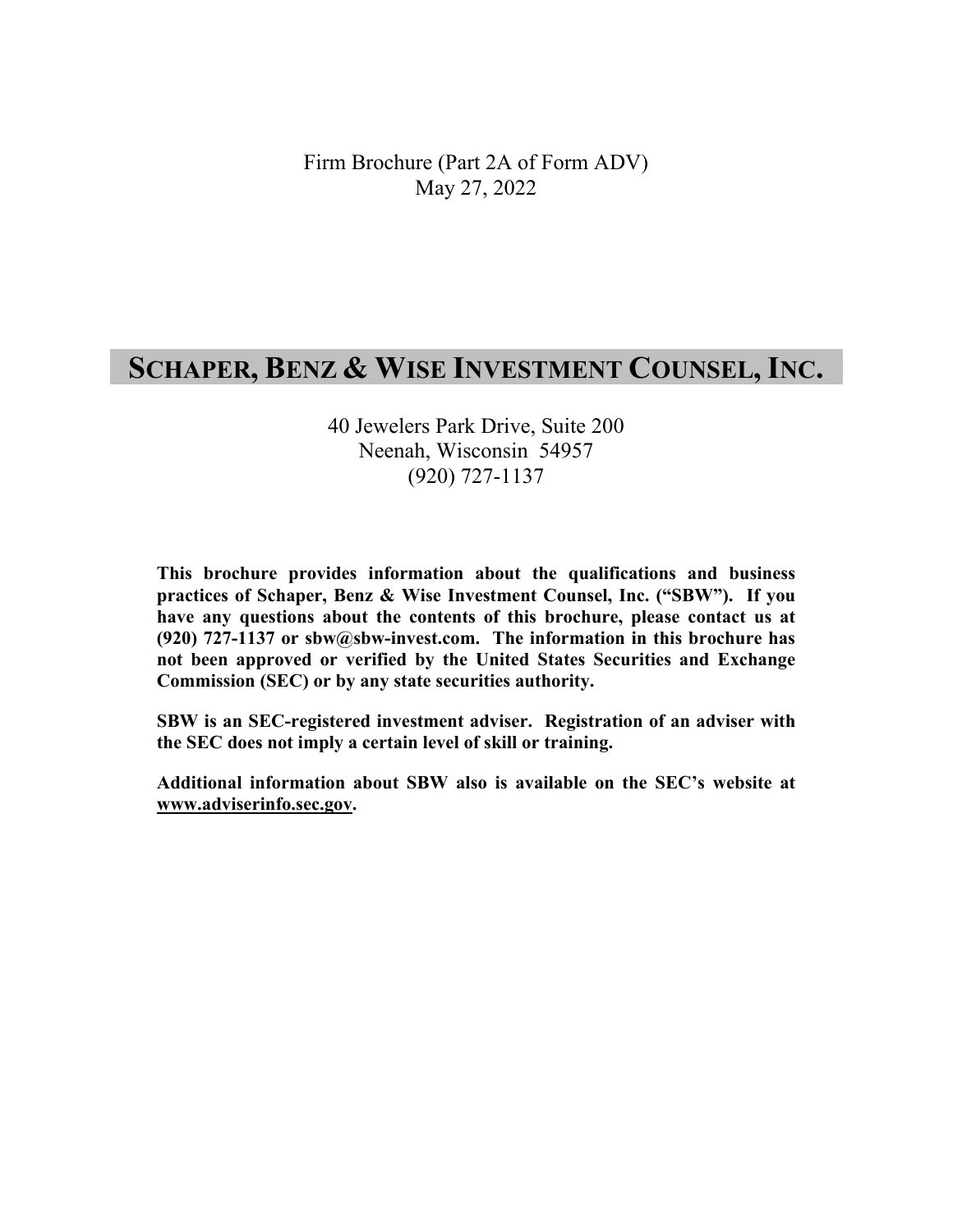### **Item 2 - Material Changes**

This Item 2 discusses only specific material changes that have been made to the brochure and provides clients with a summary of such changes. The following material changes have been incorporated in the brochure since the last annual update to our brochure dated March 14, 2022:

• Item 1, the cover pages of the brochure and brochure supplements have been updated to reflect our new address.

We will ensure that clients receive a summary of any material changes to this and subsequent brochures within 120 days of the close of our fiscal year. We may further provide other ongoing disclosure information about material changes as necessary.

A copy of this brochure may be requested, without charge, by contacting Mark Sprtel, SBW's chief compliance officer, at (920) 727-1137 or msprtel@sbw-invest.com. Additional information about SBW is also available via the SEC's website at www.adviserinfo.sec.gov. The SEC's website also provides information about any persons affiliated with SBW who are registered as investment adviser representatives of SBW.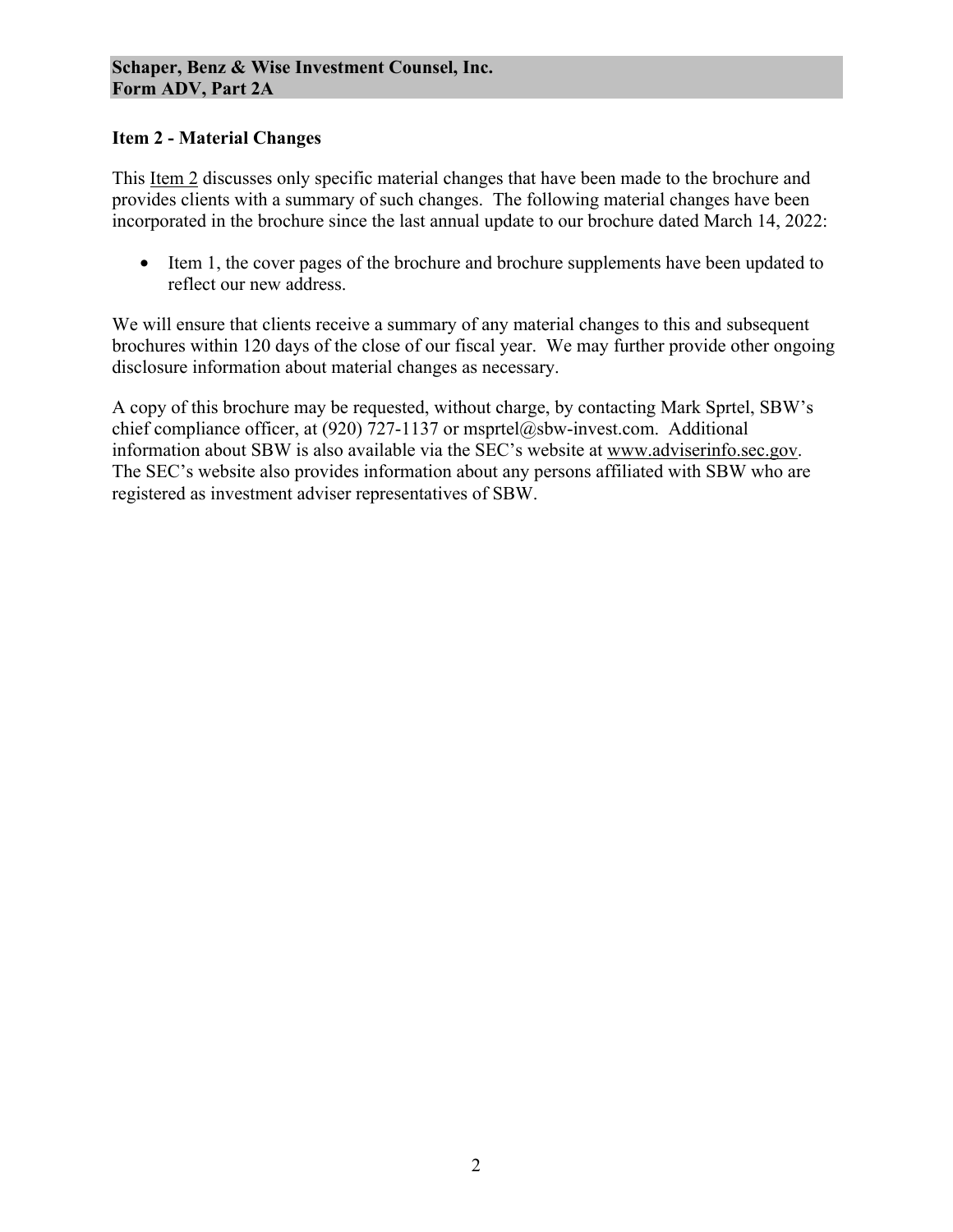# **Item 3 - Table of Contents**

# Page

| Item 11 - Code of Ethics, Participation or Interests in Client Transactions and Personal Trading 9                                                                                                                                |
|-----------------------------------------------------------------------------------------------------------------------------------------------------------------------------------------------------------------------------------|
|                                                                                                                                                                                                                                   |
|                                                                                                                                                                                                                                   |
|                                                                                                                                                                                                                                   |
|                                                                                                                                                                                                                                   |
|                                                                                                                                                                                                                                   |
|                                                                                                                                                                                                                                   |
|                                                                                                                                                                                                                                   |
|                                                                                                                                                                                                                                   |
|                                                                                                                                                                                                                                   |
|                                                                                                                                                                                                                                   |
| Bradley E. Benz<br>Laura A. Guy<br>Thomas H. Rippl<br>Christi L. Salm<br>Anthony J. Seashore<br>Kimberly A. Petersen<br>Mark J. Sprtel<br>Trevor D. Rabbach<br><b>Blake K. Bartlett</b><br>Megan O. Harried<br>Daniel J. Sullivan |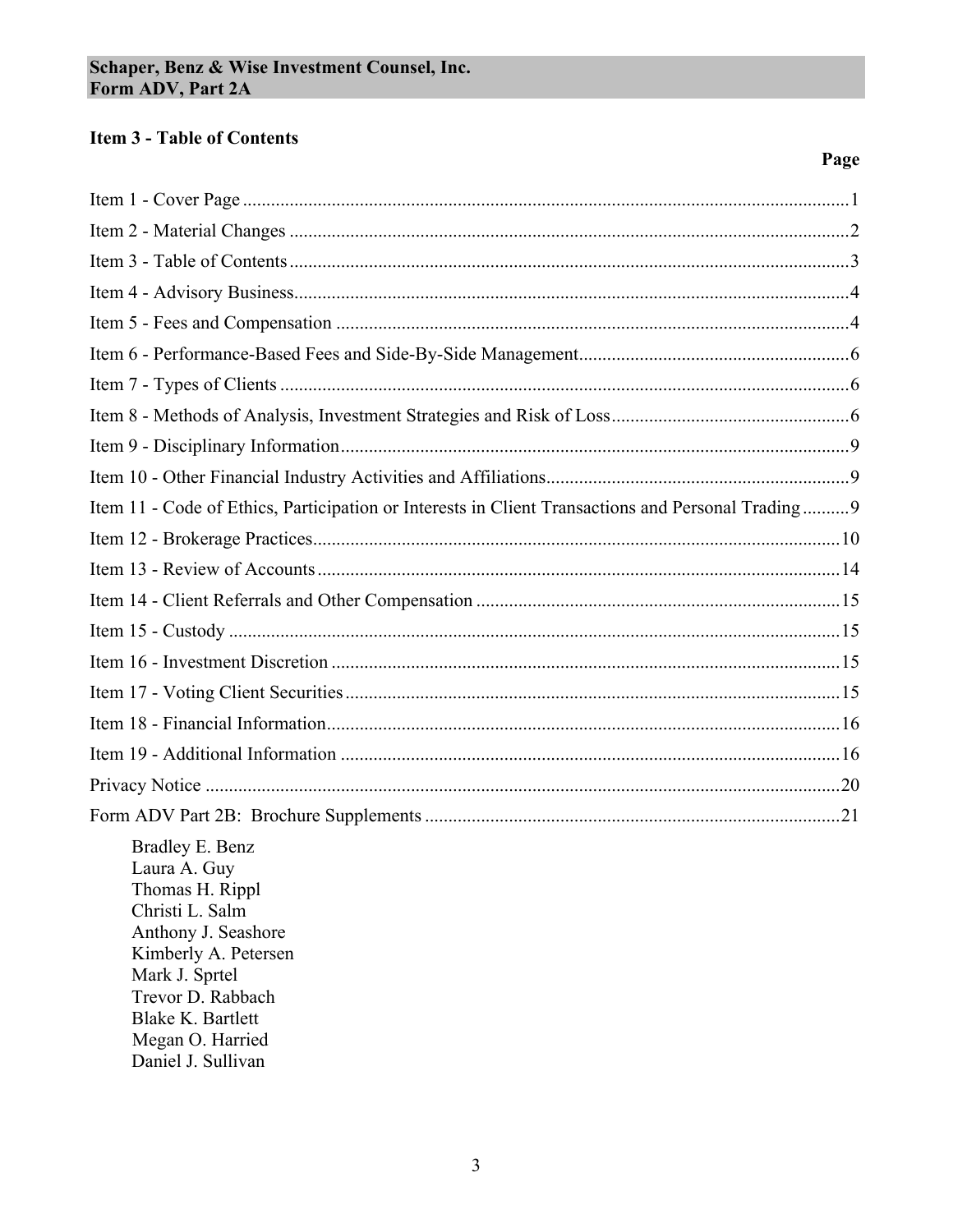#### **Item 4 - Advisory Business**

Schaper, Benz & Wise Investment Counsel, Inc. ("SBW"), founded in 1992, provides professional portfolio management services primarily to high-net worth individuals and families, foundations, pension and profit sharing plans and corporations by providing continuous investment advice and management based upon the individual needs and objectives of each client. SBW is an independent firm 100% owned by its employees. Bradley E. Benz has a controlling interest in the firm.

We work with clients to establish appropriate investment objectives and policies based on the client's unique circumstances. We provide investment advisory services on a discretionary basis. We make all investment decisions for client accounts and, when we deem appropriate and without prior consultation with the client, we buy and sell stocks, bonds, other securities and other financial instruments as we may select, subject to any written investment objectives, policies and restrictions as the client may from time to time provide to us. From time to time, we provide investment advisory services on a non-discretionary basis.

We manage equity, fixed income and money market strategies for our clients. From time to time, we also provide personal financial planning services. These services may include income planning, retirement planning, cash-flow planning and budgeting. As part of our advisory services, we may provide recommendations concerning your employer retirement plan or other qualified retirement account. We may recommend that you consider withdrawing the assets from your retirement account and rolling the assets over to an individual retirement account ("IRA"). We provide investment advisory services to assets rolled over into an IRA or another account for which we receive compensation. If a client rolls retirement account assets into an IRA that we advise, we will charge an asset-based fee as described below in <u>Item 5</u> – "Fees and Compensation". Please see <u>Item  $19$ </u> – "Additional Information" for additional disclosures regarding retirement account rollovers.

SBW also provides financial planning and administrative services to certain clients as part of our Family Wealth Counsel program. These services include retirement planning, financial and tax planning, charitable planning, fiduciary trustee advising, private foundation administrative services, bill paying services and estate tax planning in consultation with the client's legal counsel. These services may be provided in conjunction with investment advisory services or on a stand-alone basis.

We will not offer any products or services that guarantee rates of return on investments for any time period to any client. All clients will assume the risk that investment returns may be negative or below the rates of return of other investment advisers, market indices or investment products.

As of December 31, 2021, we managed \$1,407,260,321 in assets on a discretionary basis. As of such date, we managed \$20,703,865 in assets on a non-discretionary basis.

### **Item 5 - Fees and Compensation**

*Standard Annual Fee Schedule*. Our fees for providing investment advisory services are based on a percentage of assets under management in accordance with the following fee schedule: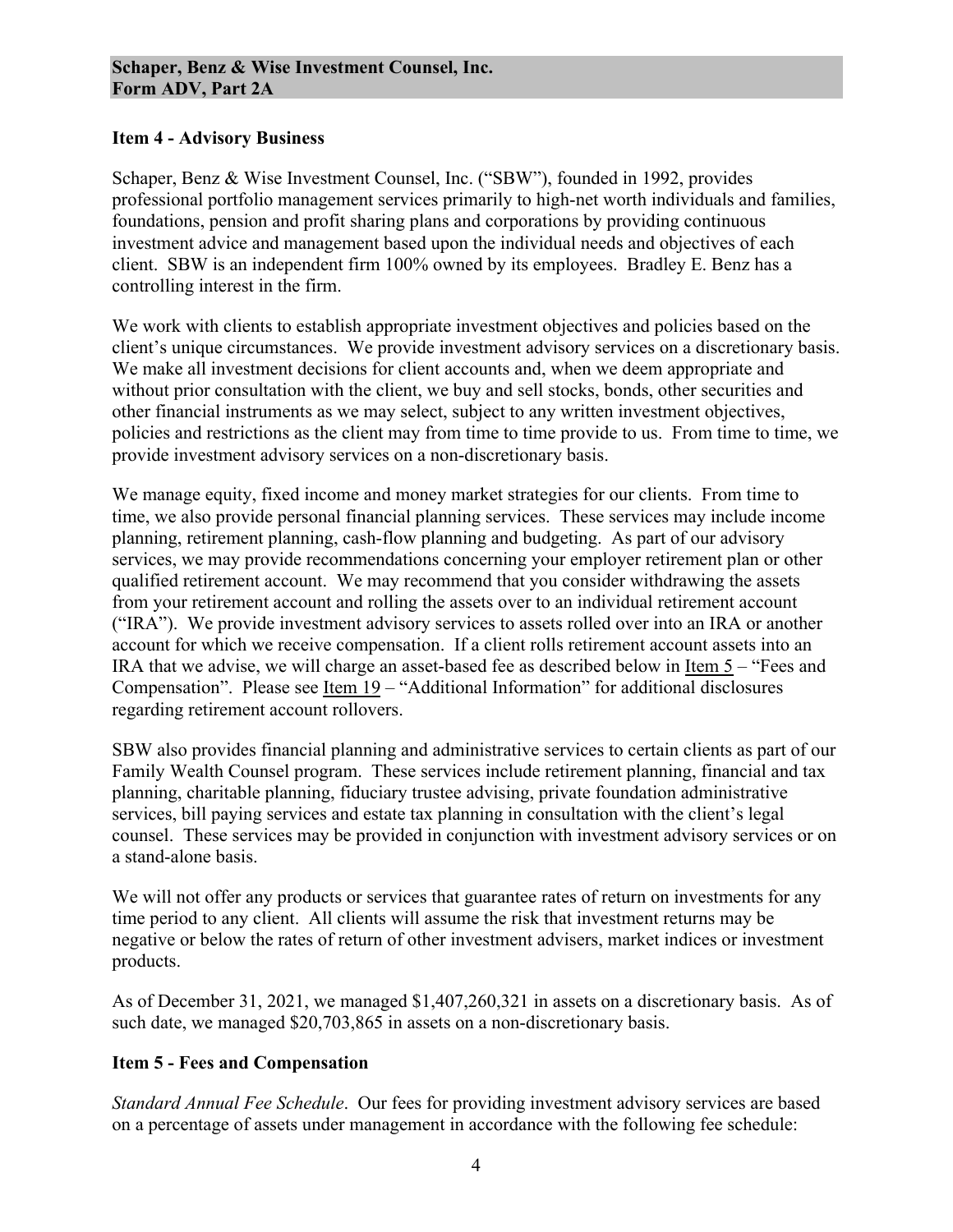#### **Schaper, Benz & Wise Investment Counsel, Inc. Form ADV, Part 2A**

| <b>Assets Under Management</b> | Annual Fee |
|--------------------------------|------------|
| First \$3,000,000              | $0.50\%$   |
| Next \$2,000,000               | 0.40%      |
| Next \$5,000,000               | 0.30%      |
| Over \$10,000,000              | 0.25%      |
| Minimum Annual Fee:            | \$10,000   |

*Family Wealth Counsel Fee Schedule.* The following is the basic fee schedule for Family Wealth Counsel services, although fees may vary by client and depending on the level and scope of services. Our fees may be negotiable in special situations. SBW may also offer family wealth counsel services on an hourly and/or fixed fee basis.

| Assets Under Advisement | Annual Fee |
|-------------------------|------------|
| First \$2,000,000       | $0.30\%$   |
| Over \$2,000,000        | 0.25%      |
|                         |            |
| Minimum Annual Fee:     | \$6,000    |

*Other Fee Information*. Our advisory fees are generally not negotiable. However, in our discretion, we may waive the minimum annual fee, grant exceptions to the fee schedule or charge on an hourly and/or fixed fee basis depending on the particular circumstances involved. Fees are calculated based on the market value of the managed assets, as determined by us as of the last business day of each calendar quarter, and are billed quarterly in arrears at one-fourth of the annual fee rate. Within a client relationship, we generally aggregate the market values of multiple accounts for the purposes of applying break-point discounts. Fees for any partial quarter are reduced on a pro-rata basis. From time to time, we may charge an hourly fee in connection with special projects. The hourly fee rate is negotiable depending on the services requested by the client. In the investment advisory agreement, clients may select to either authorize us to deduct advisory fees directly from the client's custodial account or to have us bill the client directly for advisory fees incurred. It is the client's responsibility to review the advisory fees included in the account statements provided by the custodian.

Investment advisory agreements will generally continue until terminated by either us or the client upon 60 days' prior written notice. We may charge reasonable expenses in connection with the termination of an advisory contract (e.g., expenses incurred as a result of transferring files to a new investment adviser). No fee increase will be effective without at least 60 days' prior written notice to the client.

Our fees exclude brokerage charges, commissions, custodial costs, taxes and other costs incidental to the purchase and sale of securities. For more information on these types of fees, see Item 12 – "Brokerage Practices," below. Moreover, clients whose assets are invested in shares of mutual funds and other pooled investment vehicles ("acquired funds") will pay both a direct management fee to us, as well as indirect management fees and other expenses incurred by the acquired funds. Please refer to the acquired fund's prospectus or other offering documents for more information.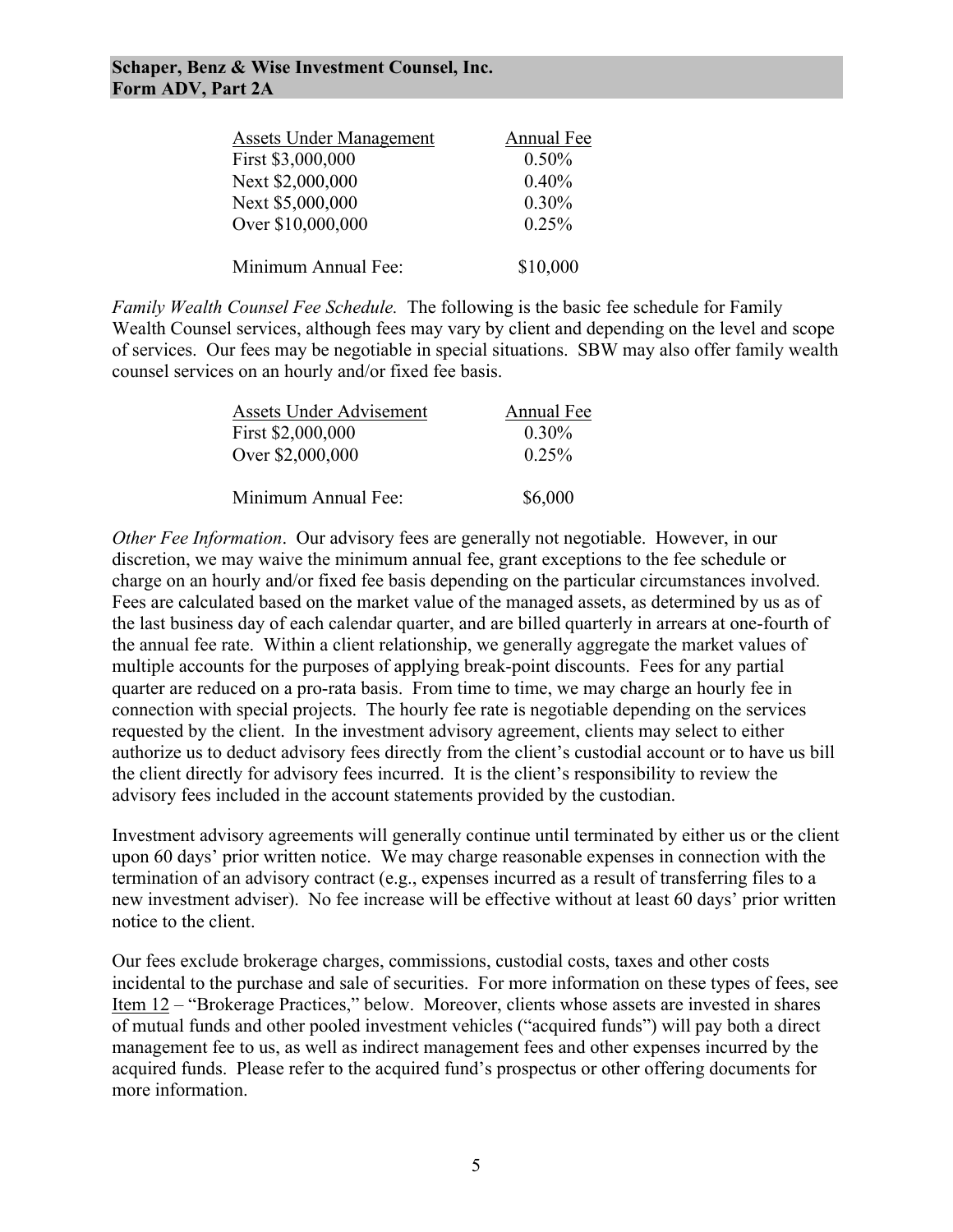### **Item 6 - Performance-Based Fees and Side-By-Side Management**

We do not charge any performance-based fees, which are fees based on a share of capital gains or capital appreciation of client assets.

# **Item 7 - Types of Clients**

We provide investment advisory services primarily to high-net worth individuals and families, foundations, pension and profit sharing plans and corporations. We generally require a minimum annual fee for our services as set forth under Item 5 – "Fees and Compensation," above.

# **Item 8 - Methods of Analysis, Investment Strategies and Risk of Loss**

#### Methods of Analysis and Investment Strategies

We currently manage client accounts utilizing the following strategies:

*Equity Strategy:* Our time-tested strategy is to invest in high quality, consistent growth companies with the goal of achieving long-term principal and income growth. In-house analysts perform comprehensive, fundamental research to aid in the stock selection process. By obtaining a thorough understanding of the company's secular growth and profitability drivers, we are less likely to be swayed by short-term, cyclical fluctuations. We scrutinize financial statements, press releases, competitor threats, and other sources of public information. An element of our research process is to conduct on-site meetings with executive management. Our team also communicates regularly with company management via e-mail and by phone.

We emphasize companies with above average growth prospects, strong financial characteristics and reputable management teams. Characteristics of an attractive investment opportunity are:

- Sustainable competitive advantage;
- High barriers to competitive entry;
- Industry or niche leader;
- Unique product or service;
- Stable and trustworthy management;
- Transparent financial reports;
- Strong balance sheet;
- Consistent, positive cash flow;
- Consistent, above-average revenue growth and profitability; and
- Consistent, above-average return on invested capital (ROIC).

A typical equity portfolio is diversified among 40 to 45 companies, with the majority in core holdings and the remainder in emerging growth or special situation holdings. In many cases, portfolios will also hold internally-evaluated mutual funds that invest in foreign companies. Smaller portfolios (e.g., portfolios less than \$100,000) may be managed using internallyevaluated mutual funds in order to achieve reasonable diversification. Most equity portfolios are fully invested at all times, and turnover is low. The primary reason we would sell a stock is if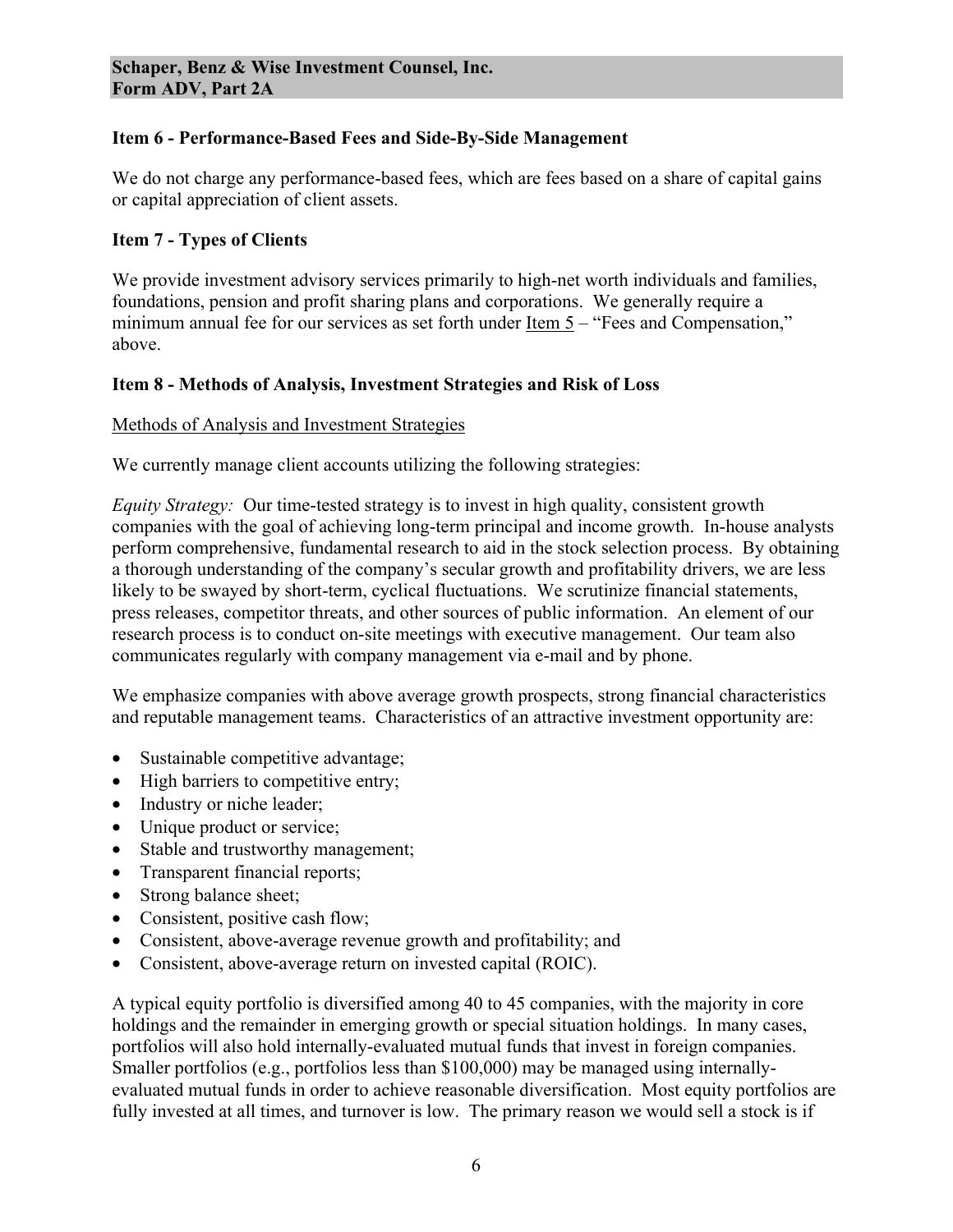#### **Schaper, Benz & Wise Investment Counsel, Inc. Form ADV, Part 2A**

the fundamentals that attracted us to a company deteriorate. At times, we may also reduce our position when we feel the stock price has become significantly overvalued relative to our longerterm expectations. To determine intrinsic value, we utilize discounted cash flow and dividend discount models.

*Fixed Income Strategy:* Our fixed income strategy is geared toward principal preservation, inflation protection, and predictable income generation. Our portfolios are generally laddered maturities of treasury or government-guaranteed notes and investment-grade corporate or municipal issues. Because credit quality is extremely important, we are highly selective in our use of non-investment-grade bonds. Portfolio average maturities range from 3 to 8 years in most cases. Typically, we hold fixed income investments to maturity. Additionally, we periodically purchase low cost fixed income mutual funds to provide competitive yields and liquidity in our portfolios.

*Money Market Strategy:* Our money market strategy is designed to provide maximum safety and liquidity while realizing a competitive yield. We utilize high-quality money market mutual funds and U.S. treasury bills.

#### Types of Investments

We may offer investment advice on the following types of investments:

- domestic and foreign equity securities, such as common stock, preferred stock and warrants to purchase common and preferred stock;
- fixed-income securities;
- municipal securities;
- government securities;
- commercial paper;
- certificates of deposit;
- investment company securities (mutual funds and exchange-traded funds); and
- options.

#### Risk of Loss

Risk of loss is inherent in any investment in securities. Past performance does not guarantee future results, and there is no guarantee that your investment objectives will be achieved. Your account may be subject to the following risks:

*Management Risk*. You will delegate to us and our portfolio managers the authority to buy and sell securities on your behalf based upon the managers' judgment and upon their investment abilities. There is no guarantee that the portfolio managers' investment techniques will be successful.

*Market Risk; Recent Market Events.* We view risk as the potential for the permanent loss of capital. However, the investments we make for clients are subject to market risk, which may cause the value of an investment to decline if the value of an individual company or multiple companies declines. Your account could be adversely impacted by external market events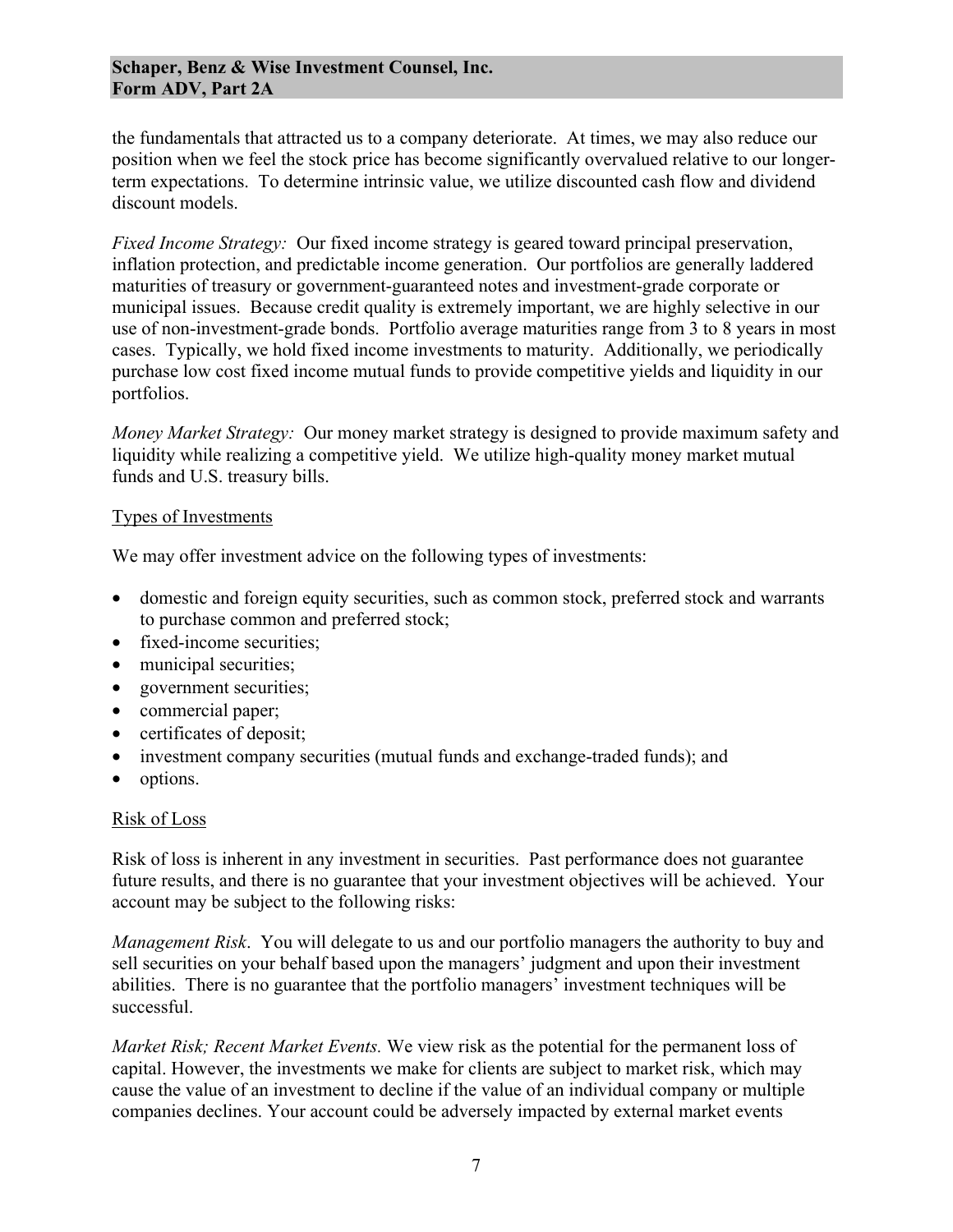including, but not limited to, pandemics, rising interest rates, political and geopolitical uncertainty and military action or unrest, trade disputes and disruptions in foreign economies or foreign financial systems that impact U.S. financial markets or the U.S. economy.

*Equity Securities Risk*. Common stocks and other equity securities generally increase or decrease in value based on the earnings of a company and on general industry and market conditions. The value of a company's share price may decline as a result of poor decisions made by management, lower demand for the company's services or products or if the company's financial results fall short of expectations. There are also risks associated with the stock market overall. The stock market may experience periods of turbulence and instability.

*Small and Middle Capitalization Company Risk*. Investing in securities of small and middle capitalization companies generally involves a higher degree of risk than investing in securities of larger companies. The prices of securities of small and mid-sized companies are generally more volatile than those of larger companies, they generally will have less market liquidity, and they may be more likely to be adversely affected by poor economic or market conditions. These risks generally increase as the size of the companies decrease.

*Preferred Stock Risk*. Preferred stock is a class of a capital stock that typically pays dividends at a specified rate. Preferred stock is generally senior to common stock, but subordinate to debt securities, with respect to the payment of dividends and on liquidation of the issuer. The market value of preferred stock generally decreases when interest rates rise (interest rate risk) and is also affected by the issuer's ability to make payments on the preferred stock (credit risk).

*Foreign Investing Risk*. Investments in foreign companies and markets carry a number of economic, financial and political considerations that are not associated with the U.S. markets and that could unfavorably affect your account's performance. Among those risks are: greater price volatility; weak supervision and regulation of securities exchanges, brokers and issuers; higher brokerage costs; fluctuations in foreign currency exchange rates and related conversion costs; adverse tax consequences; and settlement delays. Investing in foreign companies also involves risks associated with significant foreign political and economic events which could negatively impact the investments in your account.

*Fixed Income Securities Risk*. Debt securities, such as notes and bonds, are subject to credit risk and interest rate risk. Credit risk is the possibility that an issuer of an instrument will be unable to make interest payments or repay principal when due. Changes in the financial strength of an issuer or changes in the credit rating of a security may affect its value. Interest rate risk is the risk that interest rates may increase, which tends to reduce the resale value of certain debt securities.

*Municipal Securities Risk*. Municipal securities are subject to various risks based on factors such as economic and regulatory developments, changes or proposed changes in the federal and state tax structure, deregulation, court rulings and other factors. Repayment of municipal securities depends on the ability of the issuer or project backing such securities to generate taxes or revenues. There is a risk that the interest on an otherwise tax-exempt municipal security may be subject to federal income tax.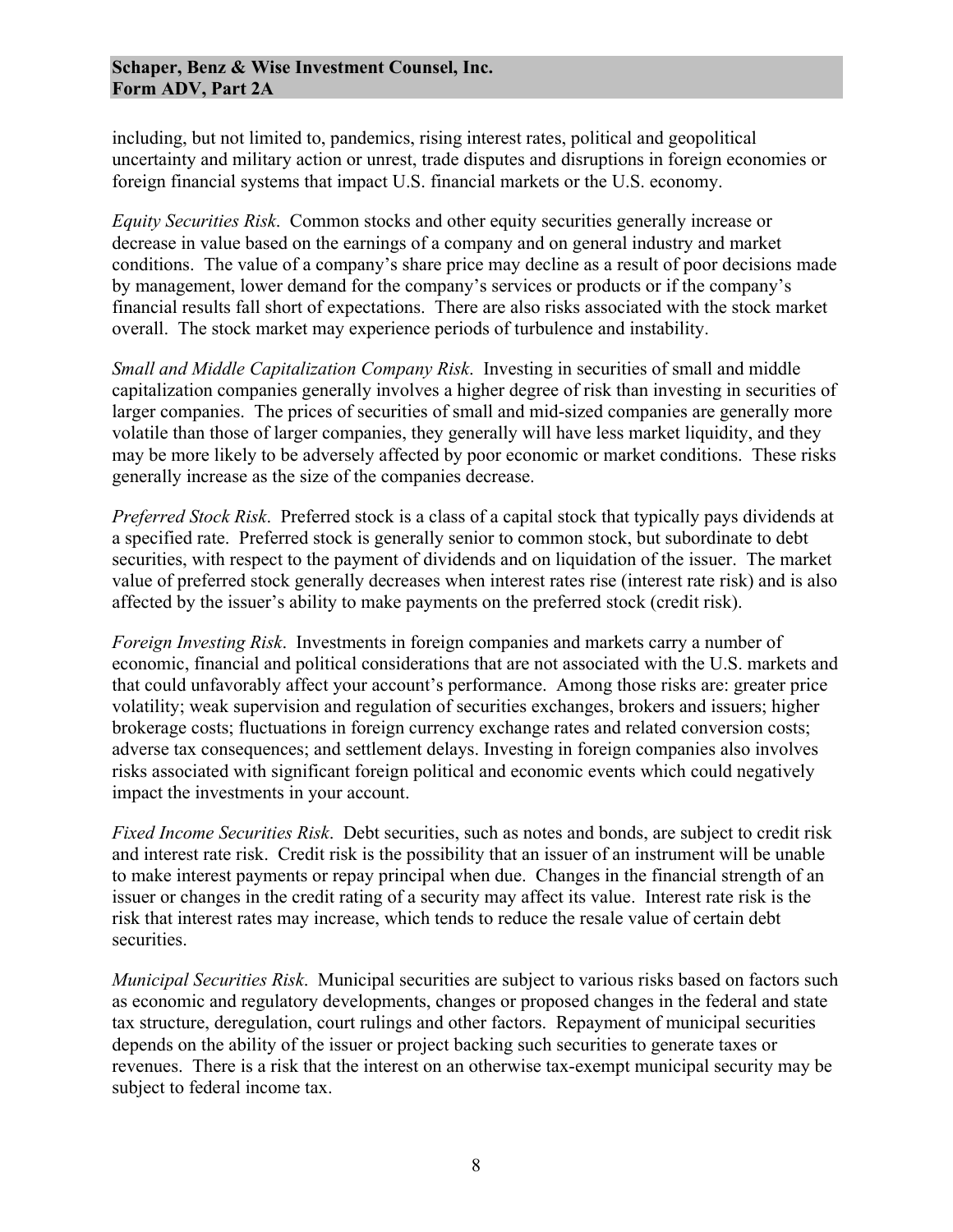#### **Schaper, Benz & Wise Investment Counsel, Inc. Form ADV, Part 2A**

*Government Securities Risk*. U.S. Government securities are subject to interest rate and inflation risks. Not all U.S. Government securities are backed by the full faith and credit of the U.S. Government. Certain securities issued by agencies and instrumentalities of the U.S. Government are only insured or guaranteed by the issuing agency or instrumentality, which must rely on its own resources to repay the debt. As a result, there is risk that these entities will default on a financial obligation.

*Mutual Funds and Other Investment Companies Risk*. Mutual funds, and other investment companies such as exchange-traded funds or ETFs, are subject to investment advisory, transactional, operating and other expenses. Each fund is subject to specific risks, depending on its investments and structure. The value of mutual funds' investments and the net asset value of the funds' shares will fluctuate in response to changes in market and economic conditions, as well as the financial condition and prospects of companies and other investments in which the funds invest. The performance of each fund will depend on whether the fund's investment adviser is successful in pursuing the fund's investment strategy.

#### **Item 9 - Disciplinary Information**

There have been no legal or disciplinary events involving SBW or any of our employees involving investments or investment-related activities or that are otherwise material to a client's evaluation of our advisory business or the integrity of our management.

#### **Item 10 - Other Financial Industry Activities and Affiliations**

SBW is an independent, employee-owned investment adviser. We are not affiliated with any other financial services firms.

### **Item 11 - Code of Ethics, Participation or Interests in Client Transactions and Personal Trading**

We maintain a Code of Ethics (the "Code") that governs all of our directors, officers and employees (collectively "access persons") and requires them to adhere to the highest standards of business conduct. The Code addresses our policies relating to compliance with laws and regulations, conflicts of interest, confidentiality, client gifts and entertainment, personal trading and reporting and insider trading, and is intended to assist access persons in carrying out their duties as fiduciaries to clients. A copy of the Code is available upon request.

We and/or our access persons may invest in the same securities that are recommended to clients. Transactions by access persons are governed by the Code. Access persons may invest in securities held by client accounts subject to the restrictions and procedures in the Code. We prohibit our access persons from engaging in securities transactions that would create a conflict of interest with our clients. In particular, access persons are required to give priority to a client's transactions over personal transactions at all times. In addition, we require access persons to preclear all personal securities transactions. Any transaction that has been pre-cleared must be entered near the end of the trading day after all anticipated client trades have been completed. Finally, employees are prohibited from trading in their own accounts, or on behalf of a client, on the basis of material, nonpublic information (i.e., inside information). Personal trading activities are monitored by our chief compliance officer.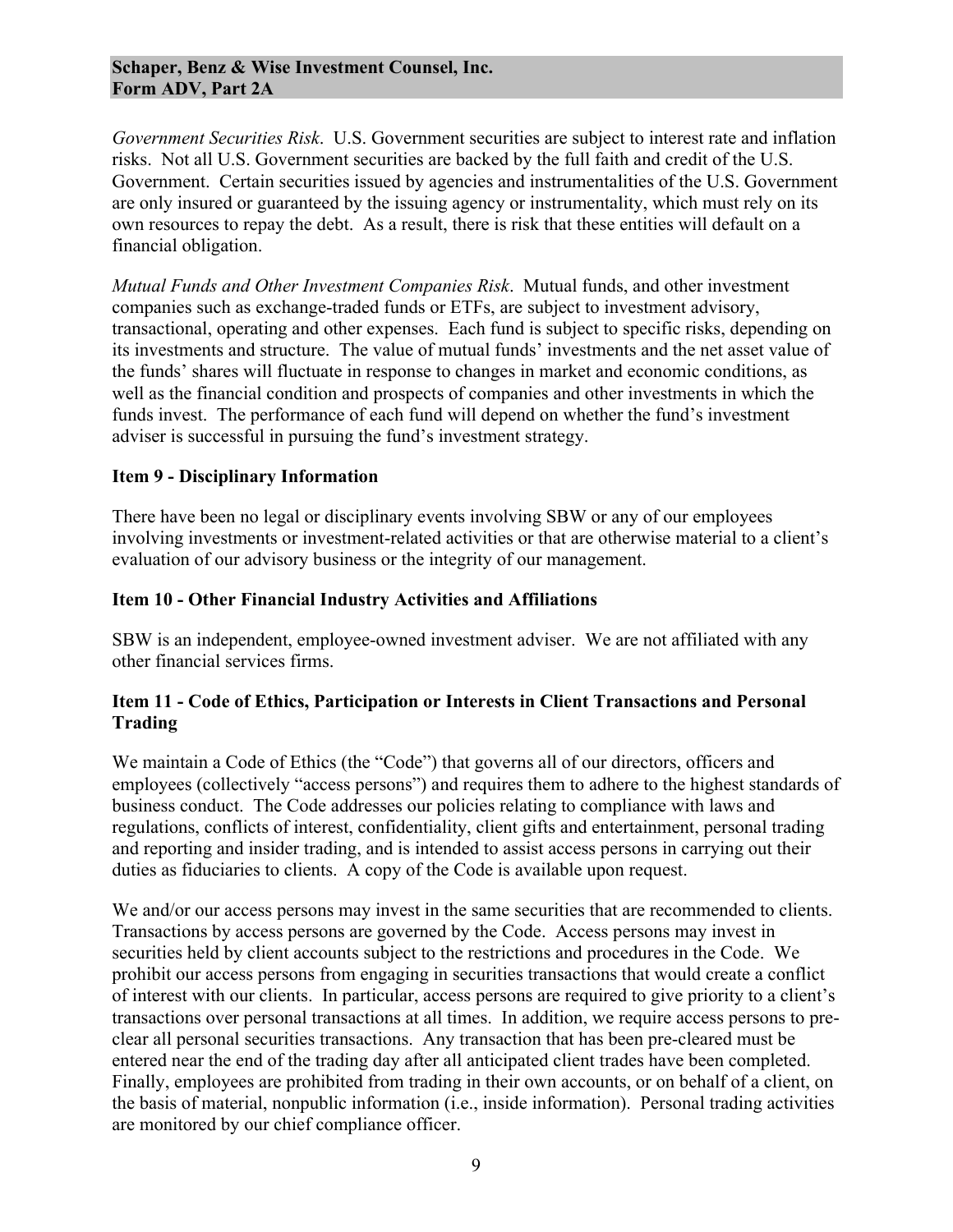### **Item 12 - Brokerage Practices**

### The Custodians and Brokers We Use

We do not maintain custody of your assets, although we may be deemed to have custody of your assets if you give us authority to, for example, deduct advisory fees from your account (see Item  $15$  – "Custody," below). Your assets must be maintained in an account at a "qualified custodian," generally a broker-dealer, bank or trust company. On our recommendation, the majority of our clients have chosen to use Charles Schwab & Co., Inc. (Schwab), a registered broker-dealer and SIPC member, as their qualified custodian. SBW is independently owned and operated and we are not affiliated with Schwab. If you choose a brokerage firm to serve as custodian, that firm will hold your assets in a brokerage account for you and buy and sell securities when we instruct them to. While we may recommend that you use Schwab as your custodian, you will decide whether to do so and will open your account with Schwab by entering into an account agreement directly with them. We do not open the account for you, although we may assist you in doing so. Even though your account is maintained at Schwab, we can still use other brokers to execute trades for your account as described below (see "Your Brokerage and Custody Costs," below).

### How We Select Brokers

We will generally determine the broker through which securities transactions are executed. In selecting a broker, we consider the full range and quality of a broker's services, and evaluate a number of factors including:

- execution, clearance and settlement capabilities;
- commission rates and overall cost of the transaction to the client;
- reputation, financial strength and stability;
- the desire or need of the client in having a local service office;
- responsiveness to us and our clients; and
- the value of the research services provided.

The client's custodian, which is solely the client's choice, is a primary determinant of our ability to select brokers to execute transactions. If a client elects to have its account custodied at a brokerage firm, the account may be restricted to executing transactions only through that brokerage firm, and the client may forego any benefits it may have had if its assets were custodied elsewhere. Furthermore, with non-brokerage firm custodians, such as financial institutions and trust companies, we typically have arrangements with several specific brokerage firms whereby the account's transactions may be executed only through one of the listed firms. This arrangement also can result in the client foregoing any of the benefits it may have had if its assets were custodied elsewhere.

Other than in circumstances where a client directs us to use a certain broker (see "Directed Brokerage," below), when selecting or recommending brokers, we do not consider whether the broker refers clients to our firm. The primary criteria considered by us in selecting a broker is the ability of the broker, in our opinion, to execute the order as promptly and efficiently as possible subject to our overriding policy of obtaining the best market price and execution for all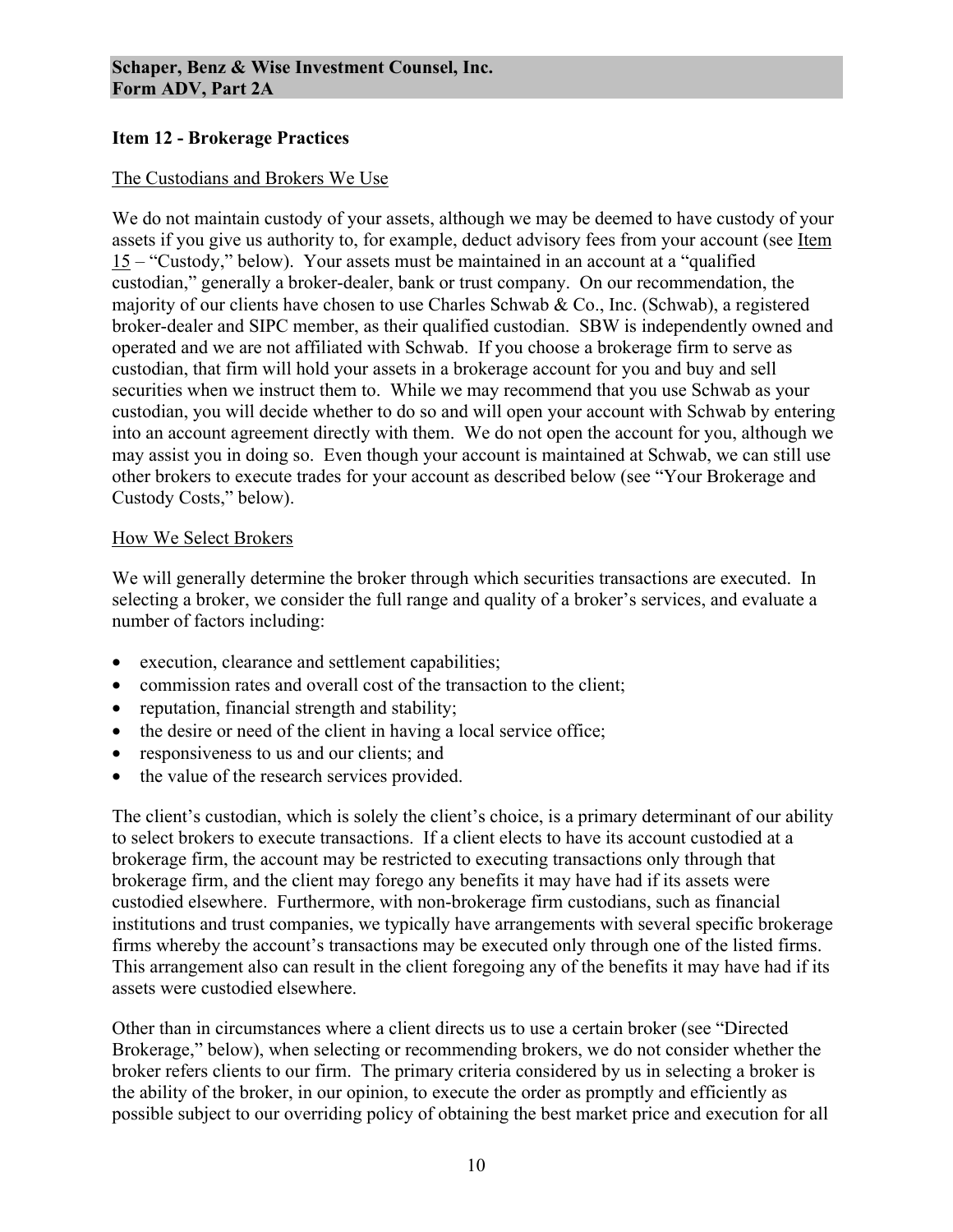#### **Schaper, Benz & Wise Investment Counsel, Inc. Form ADV, Part 2A**

transactions, giving due consideration to the full range and quality of a broker's services in placing brokerage, including those factors noted above.

#### Your Brokerage and Custody Costs

For our clients' accounts that are maintained at a brokerage firm, the broker generally does not charge you separately for custody services but is compensated by charging you commissions or other fees on trades that it executes or that settle into your account. Your broker may also be compensated by earning interest on any uninvested cash in your portfolio and management fees for any proprietary funds we may purchase on your behalf. The commission rates applicable to our client accounts were negotiated based on the condition that our clients collectively maintain a minimum amount of their assets in accounts at the custodian/broker. This commitment benefits you because the overall commission rates you pay are lower than they would be otherwise. In addition to commissions, your custodian may charge you a flat dollar amount as a "prime broker" or "trade away" fee for each trade that we have executed by a different broker but where the securities bought or the funds from the securities sold are deposited (settled) into your account. These fees are in addition to the commissions or other compensation you pay the executing broker. Because of this, in order to minimize your trading costs, we have the brokerage firm that holds your account execute most trades for your account. We have determined that having the custodian execute most trades is consistent with our duty to seek "best execution" of your trades. Best execution means the most favorable terms for a transaction based on all relevant factors, including those listed above (see "How We Select Brokers," above).

We may negotiate commissions and charges with a broker in advance of each transaction or on an ongoing basis. The approximate brokerage discount and charges prevailing in the industry are generally known to us prior to effecting transactions. In determining the overall reasonableness of the commissions paid, we compare the commission rates to those we pay on transactions for our client accounts and to the rates generally charged in the industry to institutional and retail investors. The commissions are also considered in view of the value of the research and other services (e.g., research reports, participation at investor conferences, etc.), if any, provided by the broker through whom a transaction is placed.

### Products and Services Available to Us From Custodian/Brokers

Schwab Advisor Services™ is Schwab's business serving independent investment advisory firms like us. They provide us and our clients with access to its institutional brokerage – trading, custody, research, reporting, and related services – many of which are not typically available to Schwab retail customers. Schwab also makes available various support services. Some of those services help us manage or administer our clients' accounts, while others help us manage and grow our business. Schwab's support services generally are available on an unsolicited basis (we do not have to request them) and at no charge to us as long as our clients collectively maintain a minimum amount of their assets in accounts at Schwab. These services are not contingent on client securities transactions or trading commissions.

The following is a more detailed description of Schwab's support services: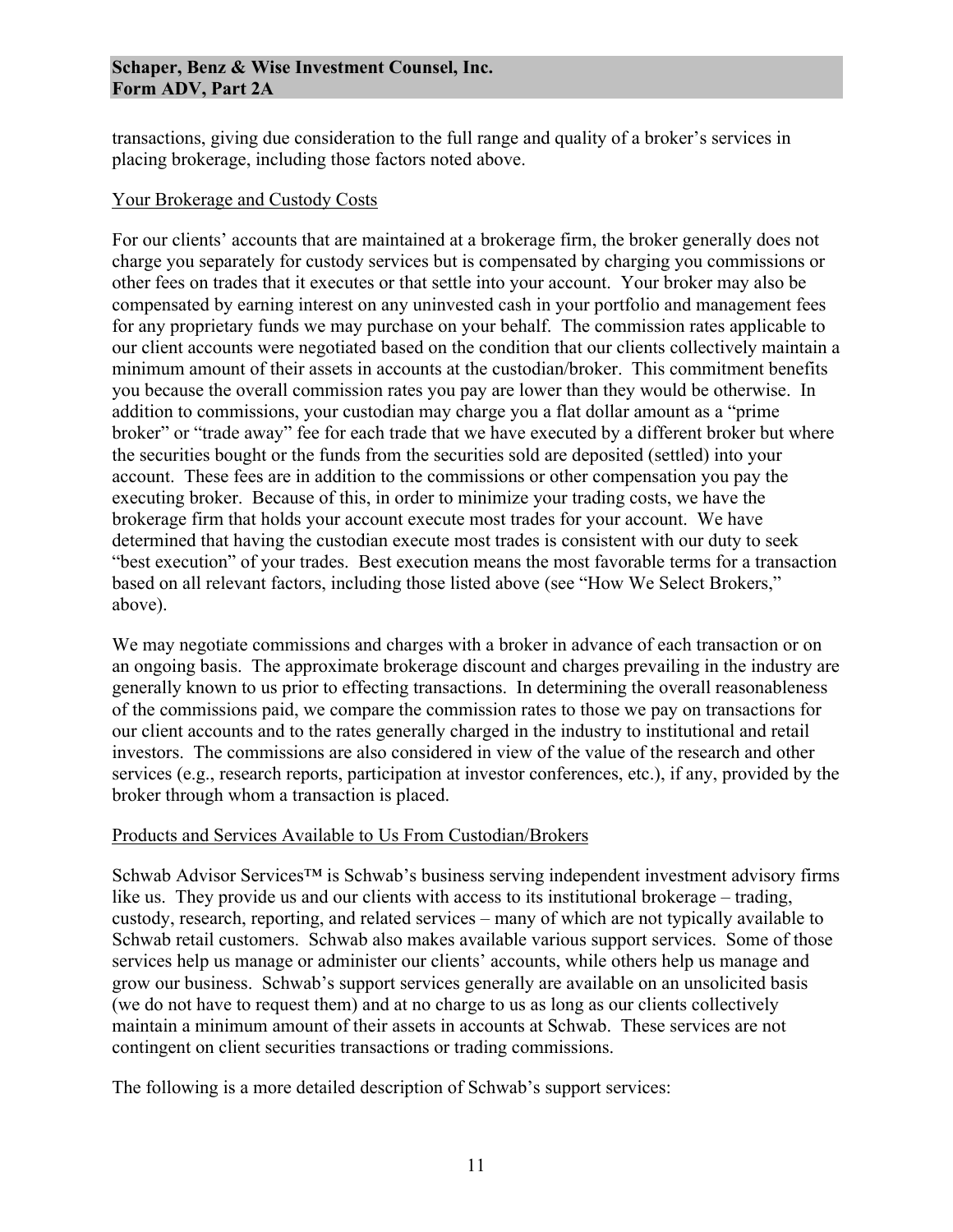### Services That Benefit You

• Schwab's institutional brokerage services include access to a broad range of investment products, execution of securities transactions, and custody of client assets. The investment products available through Schwab include some to which we might not otherwise have access or that would require a significantly higher minimum initial investment by our clients. Schwab's services described in this paragraph generally benefit you and your account.

#### Services That May Not Directly Benefit You

- Schwab also makes available to us other products and services that benefit us but may not directly benefit you or your account. These products and services assist us in managing and administering our clients' accounts. They include investment research, both Schwab's own and that of third parties. We may use this research to service all or a substantial number of our clients' accounts, including accounts not maintained at Schwab. In addition to investment research, Schwab may also make available software and other technology that:
	- − Provide access to client account data (such as duplicate trade confirmations and account statements);
	- − Facilitate trade execution and allocate aggregated trade orders for multiple client accounts;
	- − Provide pricing and other market data;
	- − Facilitate payment of our fees from our clients' accounts; and
	- − Assist with back-office functions, recordkeeping, and client reporting.

### Services That Generally Benefit Only Us

- Schwab also offers other services intended to help us manage and further develop our business enterprise. These services include:
	- − Educational conferences and events;
	- − Consulting on technology, compliance, legal, and business needs;
	- − Publications and conferences on practice management and business succession; and
	- − Access to employee benefits providers, human capital consultants, and insurance providers.
- Schwab may provide some of these services itself. In other cases, it will arrange for thirdparty vendors to provide the services to us. Schwab may also discount or waive its fees for some of these services or pay all or a part of a third party's fees. Schwab may also provide us with other benefits, such as occasional business entertainment of our personnel.
- We use Schwab to facilitate trade execution and aggregate trades for multiple client accounts, to provide security pricing data, and to facilitate payment of our fees from our client accounts. We also use Schwab publications and periodic consultation on compliance matters.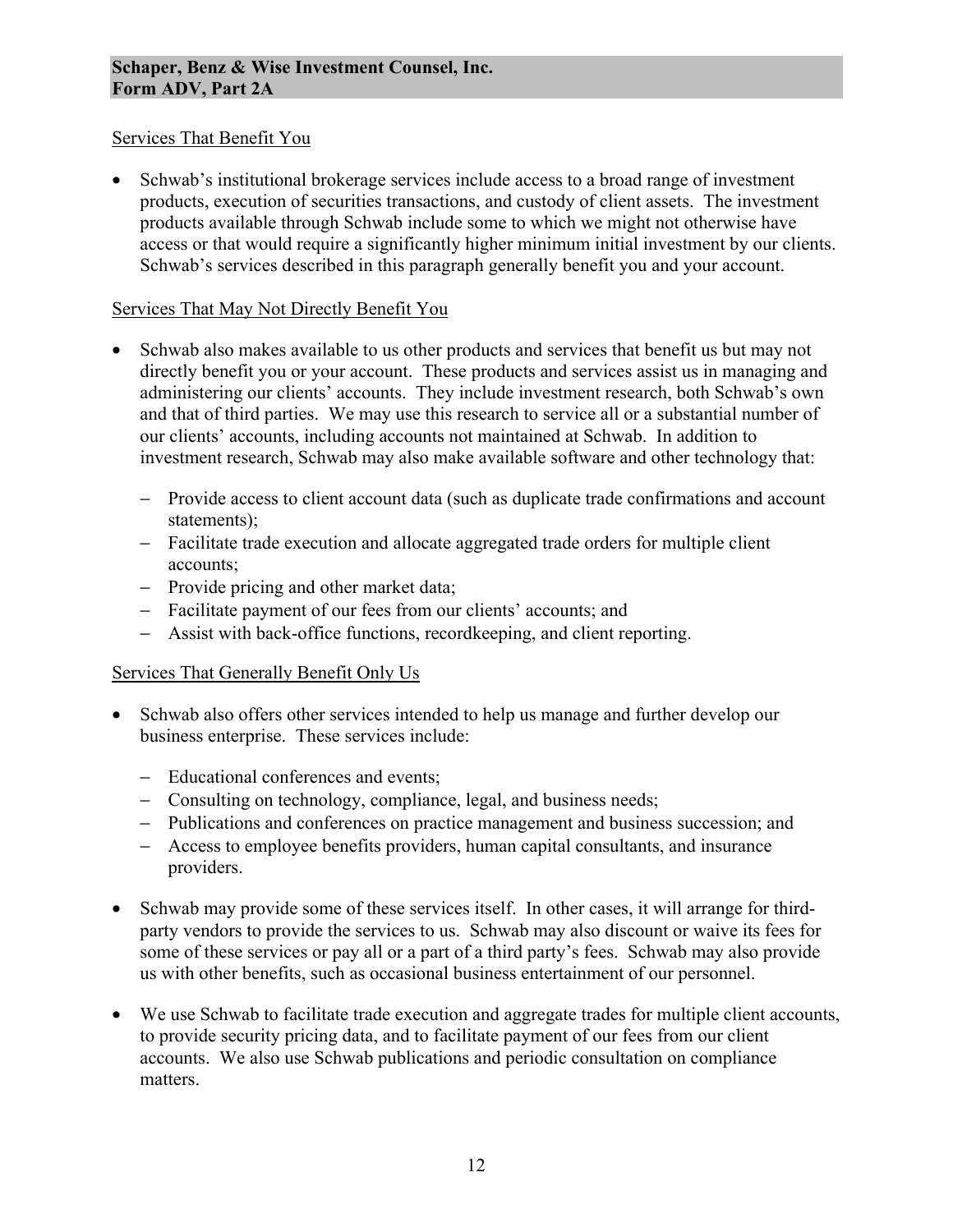#### Our Interest in Schwab Services

The availability of these services from Schwab benefits us because we do not have to produce or purchase them. The availability of these services may give us an incentive to recommend that you maintain your account with Schwab, based on our interest in receiving services that benefit our business rather than based on your interest in receiving the best value in custody services and the most favorable execution of your transactions. This raises a potential conflict of interest. We believe, however, that our recommendations of Schwab as custodian and broker is in the best interests of our clients. Our recommendation is primarily supported by the scope, quality and price of their services (see "How We Select Brokers," above) and not the services that benefit only us.

#### Directed Brokerage

We will direct brokerage services to a particular broker or brokers if specifically directed to do so by a client. However, this direction can limit or eliminate our ability to negotiate commissions and to obtain volume discounts on bunched orders and otherwise obtain best price and execution. Accordingly, directed brokerage may cost you more money. Clients should consider the implications of any fiduciary laws applicable to them prior to designating a broker for execution of trades.

From time to time, brokers may recommend that their clients invest funds with us. In such cases, we may direct brokerage for such clients to that broker, provided that the brokerage services so furnished to SBW are comparable to brokerage services generally available from other brokers. This raises a conflict of interest between SBW's duty to obtain a combination of best price and execution for its clients and securing additional business from these brokers. We have established procedures to address this conflict, including reviews by our chief compliance officer of brokerage execution.

#### Soft Dollar Arrangements

SBW does not engage in traditional "soft dollar arrangements" with broker-dealers with respect to client accounts. As disclosed above, Schwab provides SBW and its clients with access to its institutional brokerage services (e.g., brokerage, custody, research and reporting); however, the services provided are not contingent on client securities transactions or trading commissions (i.e., not soft dollars).

### Trade Aggregation

From time to time, we may aggregate or "bunch" trades, primarily in an attempt to gain greater leverage to obtain favorable execution and lower brokerage commissions. We will not aggregate transactions unless we believe that aggregation is in the best interests of clients and consistent with our fiduciary duties. Each of our clients that participates in an aggregated order will participate at the average share price for the bunched order on a given business day, with transaction costs shared pro rata based on each client's participation in the transaction; however, there may be occasions when clients may pay disparate commission rates on bunched orders due to minimum charges per account imposed by either the broker effecting the transaction or the client's custodian. If the aggregated order is filled in its entirety, it will be allocated in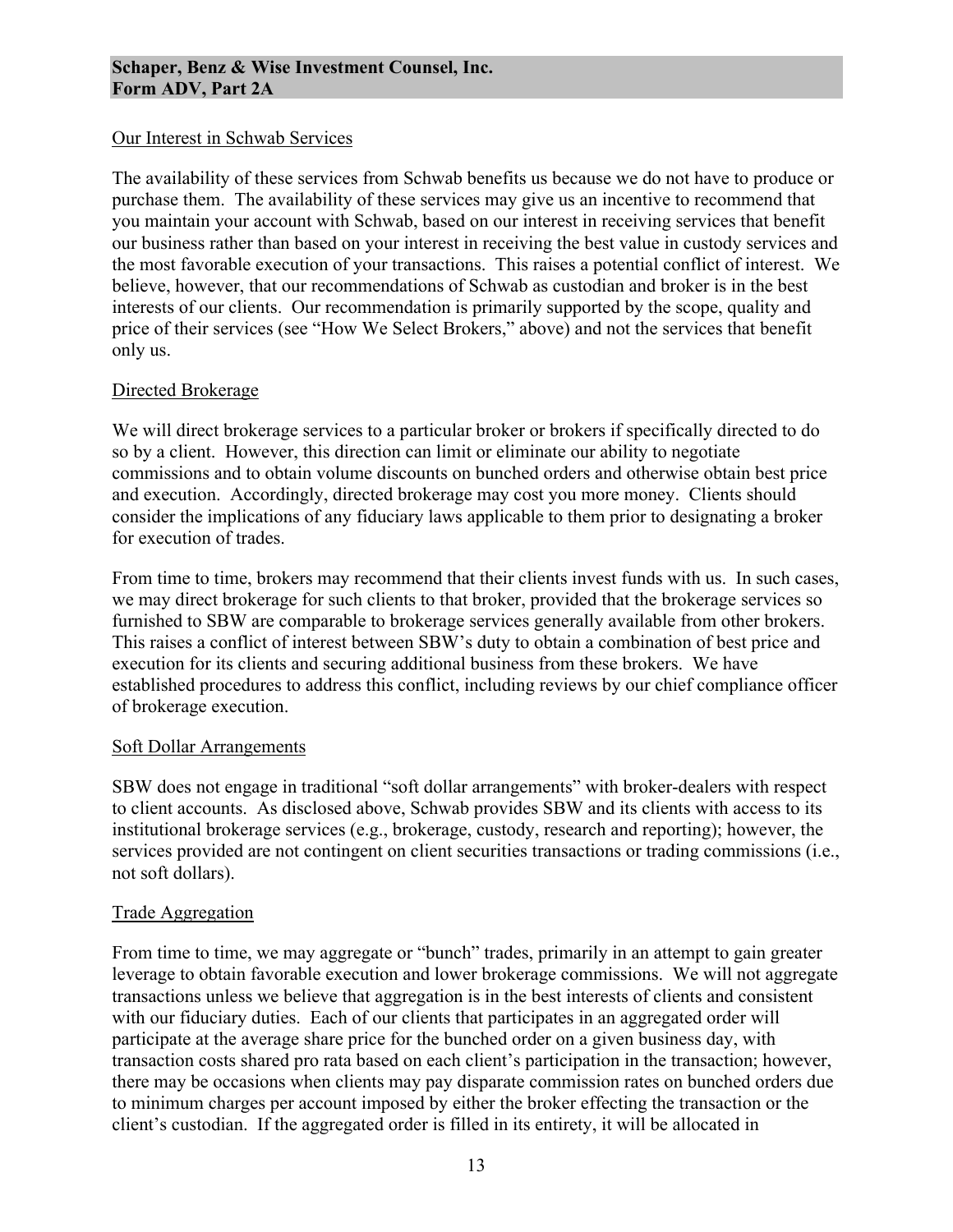#### **Schaper, Benz & Wise Investment Counsel, Inc. Form ADV, Part 2A**

accordance with the written statement prepared by us, in advance of placing the order, which will specify the participating client accounts and how we intend to allocate the order among those clients. If the order is partially filled, it will be allocated pro rata based on such statement. Notwithstanding the foregoing, the order may be allocated on a basis different from that specified in the statement if all clients receive fair and equitable treatment and the reason for the different allocation is explained in writing.

#### Trade Errors

As a fiduciary, we have the responsibility to effect trade orders correctly, promptly and in the best interests of our clients. Our chief compliance officer is responsible for ensuring that any such trade errors are promptly identified, corrected and documented. In the event any error occurs in the handling of any client transactions, our policy is that clients are made whole. If we cause a trade error to occur in a client account that results in a loss, we will reimburse the client. Any gain related to the error will remain in the client's account.

#### **Item 13 - Review of Accounts**

*Investment Advisory Services.* Our investment committee oversees our investment process. The investment committee includes Bradley E. Benz (Chairman and a Director), Anthony J. Seashore (President and a Director), Thomas H. Rippl (Vice President, Treasurer and a Director), Christi L. Salm (Vice President and a Director), Mark J. Sprtel (Chief Compliance Officer and Investment Officer), Blake K. Bartlett (Portfolio Manager/Investment Analyst) and Daniel J. Sullivan (Investment Analyst). Securities held in client portfolios are subject to ongoing review with respect to company fundamentals and economic and market conditions. Portfolios are subject to ongoing review (including formal review by the investment committee at least annually) with respect to the mix among money market, fixed income and equity investments in relation to the objectives of the client.

Clients will receive from a custodian bank or brokerage firm a monthly or quarterly account statement that lists the securities in the account under management, provides a current price and value of each security and provides an estimated annual income earned by each security. At least annually, or more often as scheduled by the client and us, we will: (i) provide a written summary of the client's account, which will include information setting forth the name, quantity and market value of each security held in the account, the total value of cash and securities under management, and the performance of the account; and (ii) review (as noted above) the client's investment account and investment objectives in a personal meeting or by written correspondence.

*Family Wealth Counsel and Financial Planning Services*. Unless otherwise directed by a client, we review the needs of each client at least annually. More frequent reviews may be requested or performed on an as-needed basis. This review is undertaken by Laura A. Guy, Kimberly A. Petersen, Trevor D. Rabbach and Megan O. Harried, subject to the supervision of Mark J. Sprtel. Financial planning reports are provided as requested or required and may include financial statements, income and expense projections and cash flow analyses.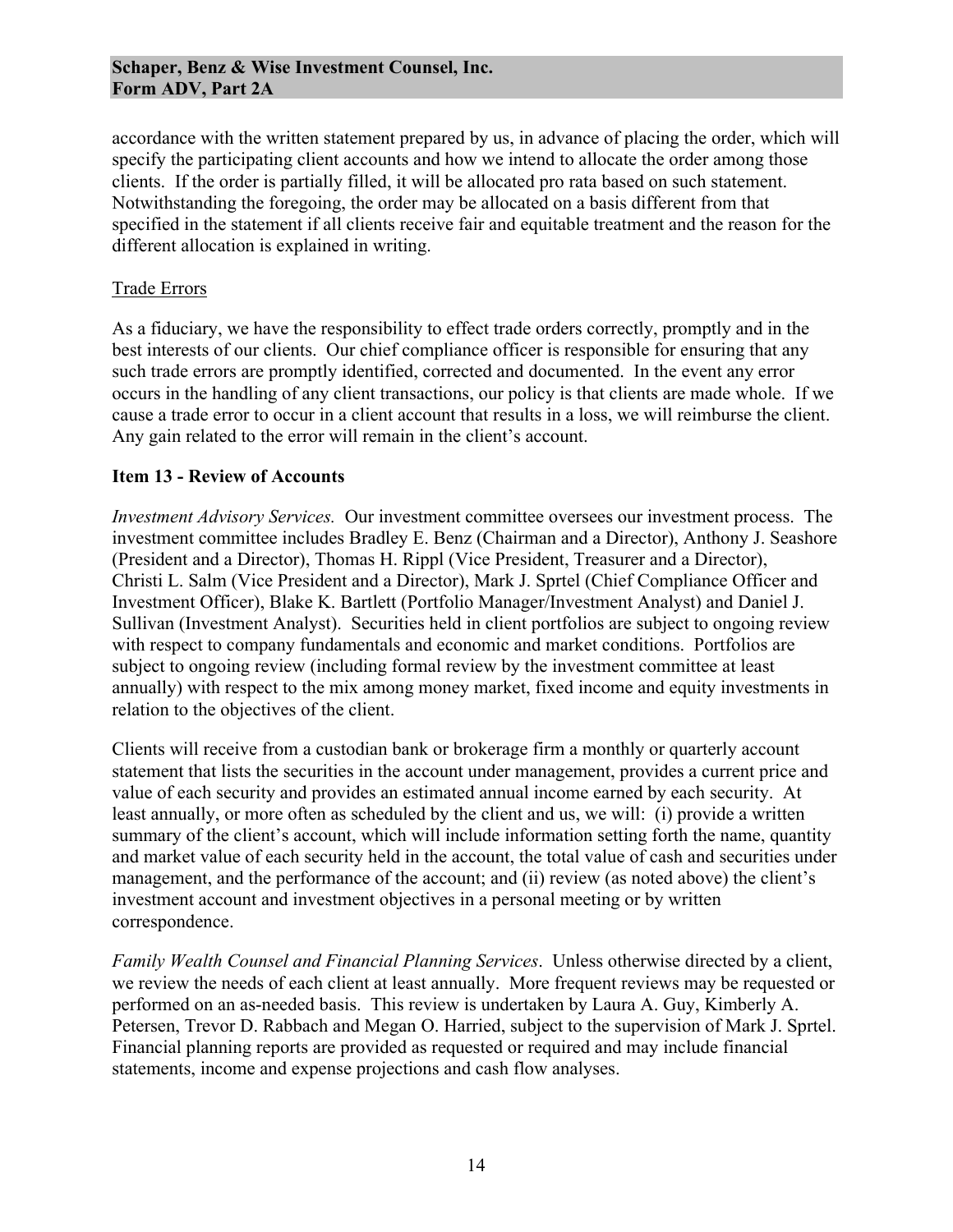### **Item 14 - Client Referrals and Other Compensation**

Other than the soft dollar benefits and the benefits associated with the services provided by Schwab disclosed in Item 12, above, and discussed herein, we do not receive commissions or any other economic benefit from a non-client in connection with providing advice to clients.

We receive economic benefits from Schwab in the form of the support products and services they make available to us and other independent investment advisers whose clients maintain their accounts at Schwab. These products and services, how they benefit us and the related conflicts of interest are described in Item 12, above. Schwab's products and services are not based on us giving particular investment advice, such as buying particular securities for our clients.

We may compensate persons who solicit clients for the investment advisory services provided by us. Any such referral arrangements and payments will be made in accordance with Rule 206(4)-3 under the Investment Advisers Act of 1940, as amended, and any applicable state securities laws. We do not currently have any referral arrangements in place.

# **Item 15 - Custody**

All client assets are held in custody by unaffiliated banks or broker-dealers, but we are deemed to have custody to the extent that we deduct advisory fees from a client's account. We are also deemed to have custody in other cases, such as when we are given check writing authority over client assets, or when we have authority to direct the transfer of client assets from a client account at the custodian to third parties pursuant to a standing letter of authorization or other similar asset transfer authorization. All clients must appoint a qualified custodian, such as a broker, bank or trust company, to have possession of the assets of the account, to settle transactions for the account and to accept instructions from us regarding the assets in the account. All clients receive quarterly account statements directly from the custodian. *Please compare the information in the written account statements prepared by us with the information in the account statements provided by the custodian.* 

### **Item 16 - Investment Discretion**

We generally have discretionary authority to purchase and sell securities for client accounts by virtue of a power of attorney granted by the client as part of the investment advisory agreement, subject to any written investment limitations imposed by the client. These limitations may affect the performance of the client's account relative to other accounts. From time to time, we may provide investment advisory services on a non-discretionary basis.

### **Item 17 - Voting Client Securities**

As specified in the investment advisory agreement, we will vote all proxies on behalf of the client. Clients that wish to have us vote proxies in a particular manner should provide us with a copy of the client's proxy voting guidelines.

We have adopted proxy voting policies and procedures (the "Proxy Voting Policy") designed to ensure that SBW votes proxies in the best interests of its clients. Our chief compliance officer is responsible for overseeing the operation of the Proxy Voting Policy. The Proxy Voting Policy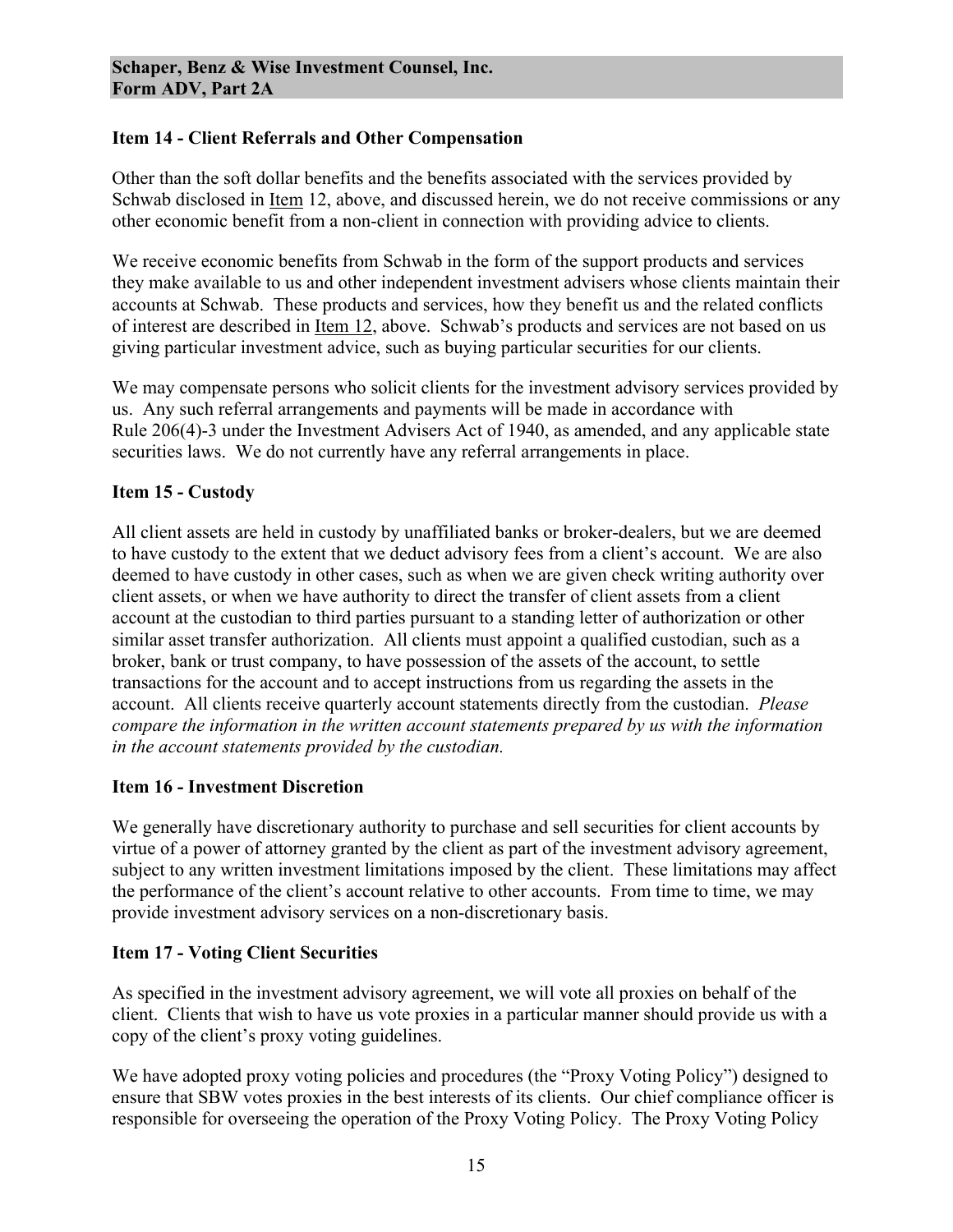addresses how we generally intend to vote proxies (or what factors we will take into consideration) when voting on particular types of issues, such as corporate governance, mergers and acquisitions, shareholders rights, management and director compensation and social issues. When there is a conflict of interest between our interests and those of our clients, we will take one or more of the following steps to resolve the conflict:

- vote the securities based on a pre-determined policy if the application of that policy to the matter presented to shareholders involves little discretion on our part;
- vote the securities in accordance with a pre-determined voting policy based upon the recommendations of an independent third party, such as a proxy voting service;
- refer the proxy to the client or to a fiduciary of the client for voting purposes;
- suggest that the client engage another party to determine how the proxy should be voted; or
- disclose the conflict to the client and obtain the client's consent or direction before voting.

Upon request, we will provide you a copy of the Proxy Voting Policy and information on how the client's portfolio securities were voted.

# **Item 18 - Financial Information**

We do not have any financial condition that would impair our ability to meet contractual commitments to clients. A balance sheet is not required to be provided because we do not require prepayment of more than \$1,200 in fees per client, six months or more in advance.

### **Item 19 - Additional Information**

### IPO Policy

We may invest in securities being offered in an initial public offering ("IPO" or "new issue"), if we determine that such an investment is desirable for one or more clients. In making this judgment, we generally consider, among other things:

- a client's investment objectives, restrictions and tax circumstances;
- a client's tolerance for risk and high portfolio turnover;
- the nature, size and investment merits of the IPO;
- the size of a client's account and the client's cash availability and other holdings; and
- other current or expected competing investment opportunities that may be available for the account.

Sometimes the demand for new issues exceeds the supply, and the amount of certain new issues made available to us may be limited. If we are not able to obtain the total amount of securities needed to fill all orders, the shares actually obtained are allocated based on percentages determined using a pre-established formula which gives primary weight to the amount of equity assets under management (including cash available for investment on the date the IPO is priced) in the client's account. We then allocate to each participating account the assigned allocation percentage of the amount of the limited availability IPO securities. To avoid allocations of "odd lot" positions or fractional shares, each client's allocation is also rounded down to the nearest 100-share lot. Any unallocated securities remaining are distributed on a random basis in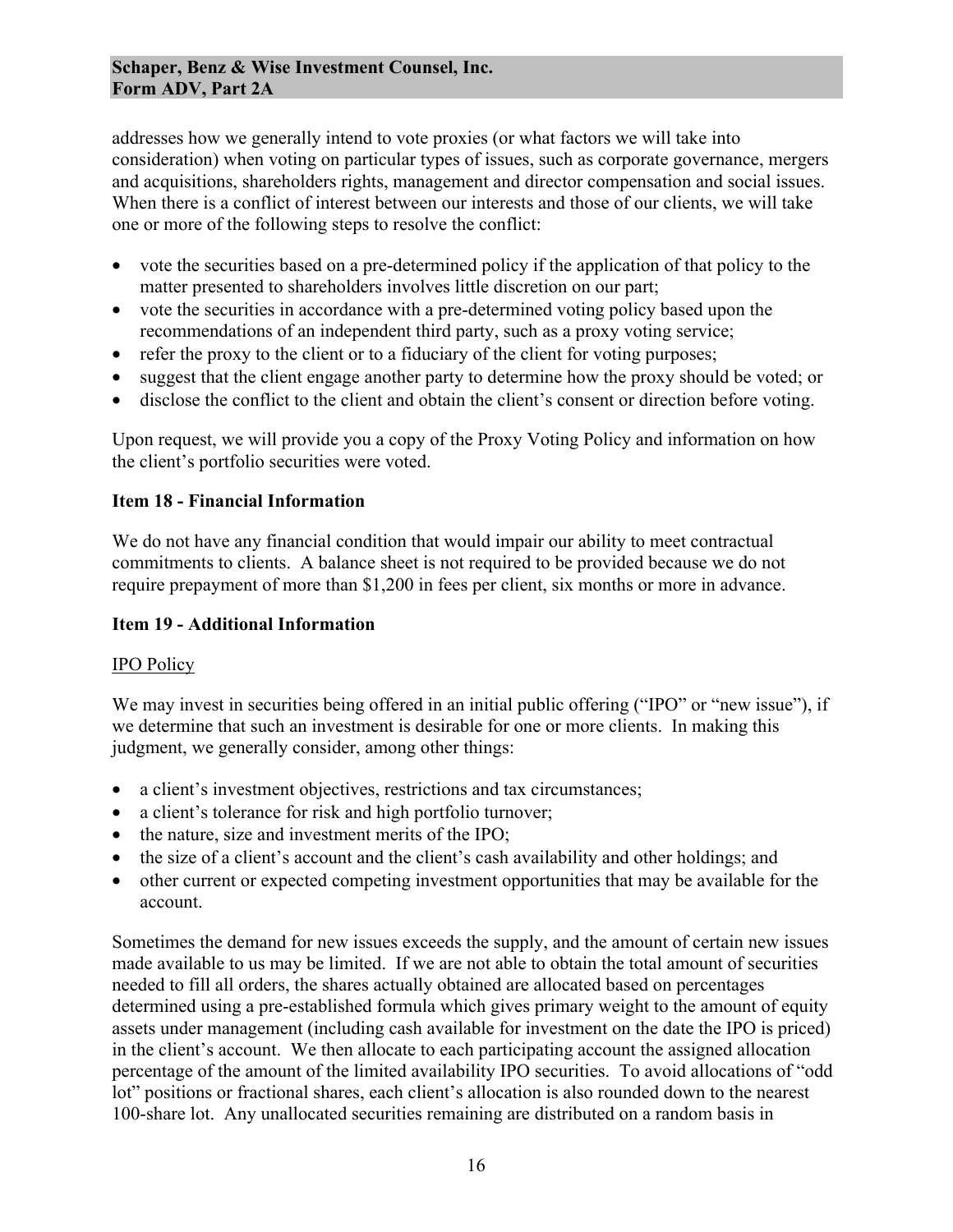minimum lots of 100 shares to those participating accounts that did not qualify for a 100 share or greater allocation based on their allocation percentage.

Our policy and procedures for allocating IPO investment opportunities are designed to ensure that all clients that are eligible to participate in IPOs are treated fairly and equitably over time. Our chief compliance officer periodically will review random trade allocations to assess whether all eligible accounts received an equitable allocation of the new issue consistent with their investment objectives and to ensure that the allocation policy and procedures are being followed.

### Legal Proceedings

From time to time, we may assist clients in submitting claims and supporting documentation for legal proceedings, including bankruptcies or class actions, involving securities held or previously held in accounts or the issuers of such securities. Within our discretion, we may opine on the advisability of certain shareholder activities and, in that regard, monitor legal proceedings of portfolio companies.

### Department of Labor PTE 2020-02 Rollover Disclosure Statement

*Fiduciary Acknowledgment*. As part of our investment advisory services, we may provide recommendations and advice regarding your retirement plan ("Plan") account or individual retirement account ("IRA"). When we provide investment advice to you regarding your Plan account or IRA, we are fiduciaries within the meaning of Title I of the Employee Retirement Income Security Act of 1974 and/or the Internal Revenue Code of 1986 (as either are amended from time to time and administrative guidance thereunder), as applicable, which are laws governing Plans and IRAs.

*Plan Rollover Options*. We may recommend you consider withdrawing the assets from your current employer's Plan and rolling the assets over to an IRA at our firm. It is important for you to understand many employers permit former employees to keep their retirement assets in their company plan. In determining whether to complete a rollover to an IRA, and to the extent the following options are available, you should consider the costs and benefits of each. You will typically have five options: (1) leaving the money invested in the Plan; (2) leaving the money invested in the Plan and selecting different investment options; (3) transferring the money to a new employer's plan; (4) rolling the money into an IRA; and (5) taking a taxable distribution from the Plan. Each of these options has advantages and disadvantages and before making a decision we encourage you to speak with your tax attorney. We generally do not recommend the fifth option of taking a taxable distribution from the Plan.

*Plan Information (Primary Data Sources)*. In order for us to assist you in evaluating the first, second, third and fourth options listed above, it is important for you to provide information about your current employer's Plan. In order for us to assist you in evaluating the third option listed above, it is important for you to also provide information about your new employer's Plan.

Ideally, you will provide us with the disclosure pursuant to 29 CFR §2550.404a-5 ("404a-5 disclosure") that plans must provide to participants every year. If you do not have a copy, you could check on the Plan's website or ask the employer's human resources department. It would also be helpful if you provided us with a copy of your most recent quarterly statement from your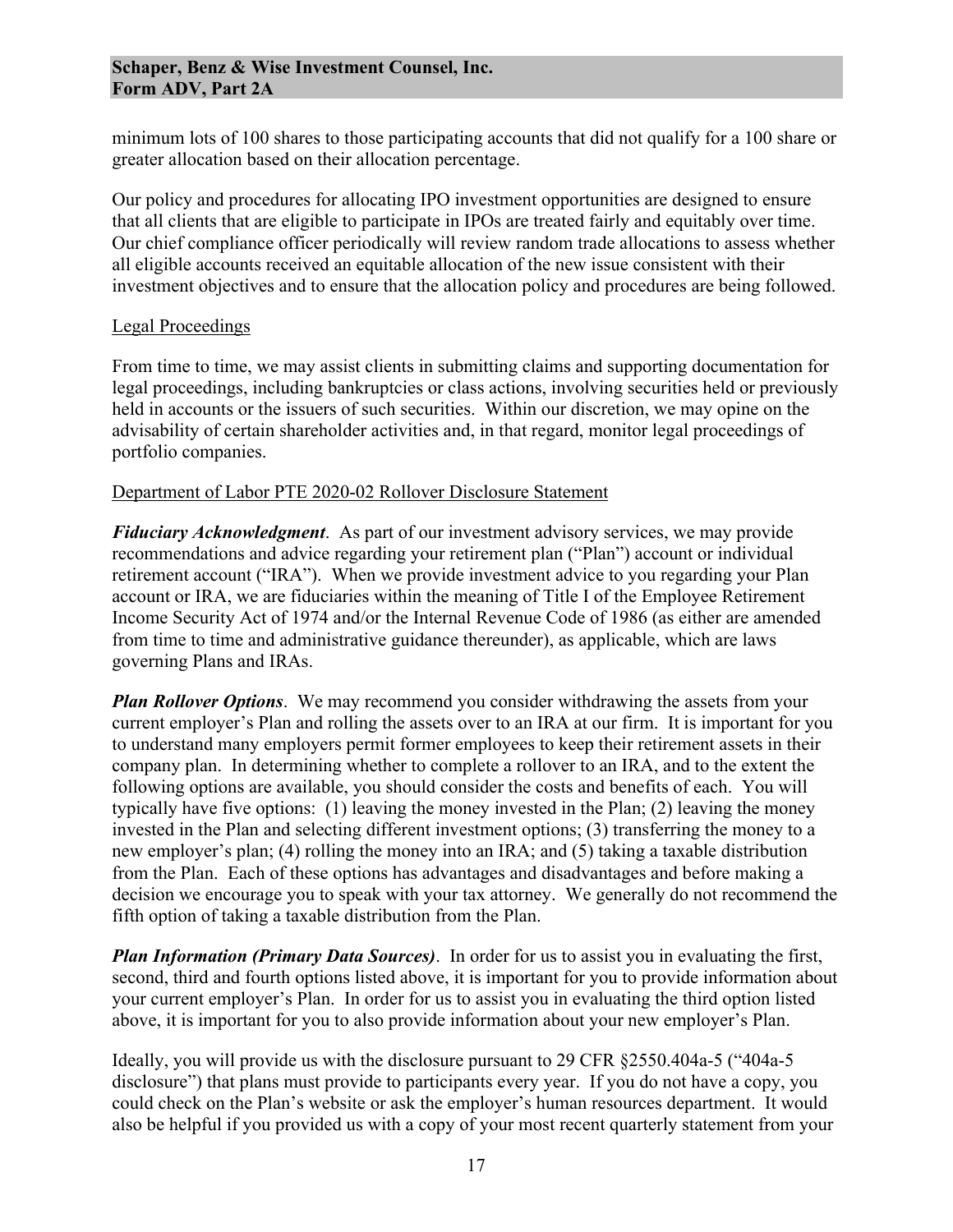current Plan, which shows your investments, fees and returns. We refer to the 404a-5 disclosure and your quarterly statement as "primary" data sources.

*Rollover from Plan to IRA*. We need primary data about your Plan in order to consider: (1) the fees and expenses associated with the Plan and the IRA; (2) whether your employer pays for some or all of the Plan's administrative expenses; (3) the long-term impact of any increased costs with an IRA and why the rollover is appropriate notwithstanding any additional costs; and (4) the different levels of services and investments available under the Plan and the IRA. This information will help us evaluate whether staying in the Plan or opening an IRA is in your best interest.

*Rollover from Plan to Plan.* We need primary data about both Plans in order to consider: (1) the fees and expenses associated with both Plans; (2) whether an employer pays for some or all of the Plan's administrative expenses; (3) the long-term impact of any increased costs with the new Plan (if any) and why the rollover is appropriate notwithstanding any additional costs; and (4) the different levels of services and investments available under the Plans. This information will help us evaluate whether staying in the current Plan or transferring your money to the new Plan is in your best interest.

*Plan Information (Alternate Data Sources)*. If you are unwilling or unable to provide primary data about the Plan, we will be forced to make an estimation of fees and expenses based on publicly available information about the Plan. In such cases, we may rely on alternate data sources, such as the most recent IRS Form 5500 (for plans with more than 100 participants) for expenses, asset values, risk and returns. There is no guarantee that alternate data sources are accurate or reasonable estimations of Plan information, as we may have to make certain assumptions such as the allocation method for plan expenses and impact of revenue sharing under the Plan. As a result, our recommendation could be based on incorrect information and therefore could be flawed.

*Rollover from IRA to IRA*. If you are considering transferring your money from an IRA at another firm to an IRA at our firm, it is important for you to provide information about your current IRA. We need this information in order to consider: (1) the fees and expenses associated with both IRAs; (2) the long-term impact of any increased costs (if any) and why the rollover is appropriate notwithstanding any additional costs; and (3) the different levels of services and investments available under both IRAs.

*Our Services to IRAs*. We offer all of the following services to IRA owners: (1) discretionary investment management; (2) investment advice; (3) individually managed portfolios; (4) planning tools; (5) distribution planning; (6) direct contact with our portfolio managers; (7) coordination with non-retirement investments; and (8) access to telephone or online assistance, educational materials and/or workshops.

*Conflicts of Interest*. The way we make money is based on the value of the assets we manage. Consequently, we have a conflict of interest when we recommend you roll over assets from your Plan or an IRA into an IRA at our firm because we have an incentive to grow our asset base.

However, as a fiduciary, we operate under a special rule that requires us to act in your best interest and not put our interest ahead of yours. Under this special rule's provisions, we must: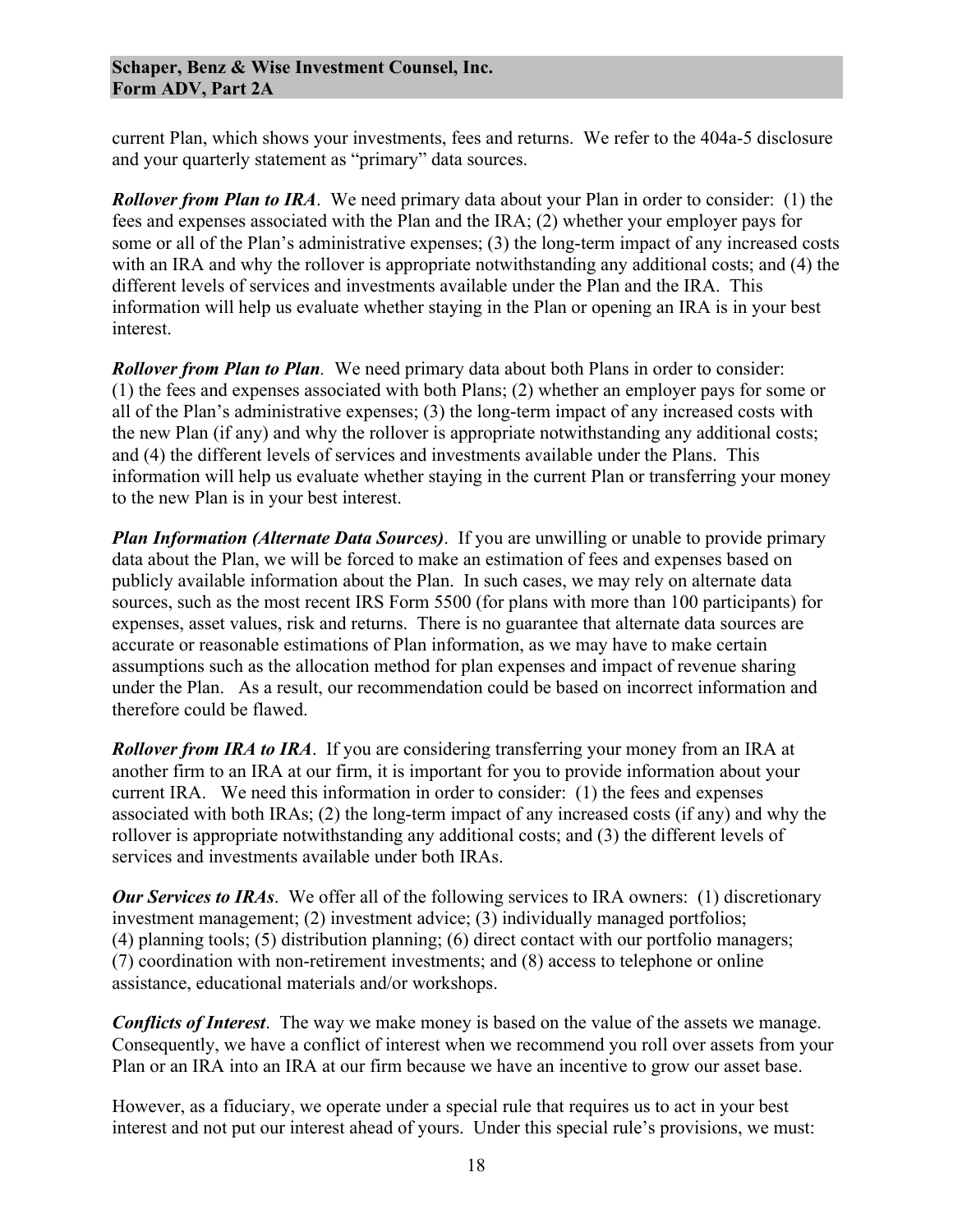#### **Schaper, Benz & Wise Investment Counsel, Inc. Form ADV, Part 2A**

- Meet a professional standard of care when making investment recommendations (give prudent advice);
- Never put our financial interests ahead of yours when making recommendations (give loyal advice);
- Avoid misleading statements about conflicts of interest, fees, and investments;
- Follow policies and procedures designed to ensure that we give advice that is in your best interest;
- Charge no more than is reasonable for our services; and
- Give you basic information about conflicts of interest.

Finally, you are not obligated to complete a rollover and if a rollover is completed, you are under no obligation to roll the assets into an IRA advised by us.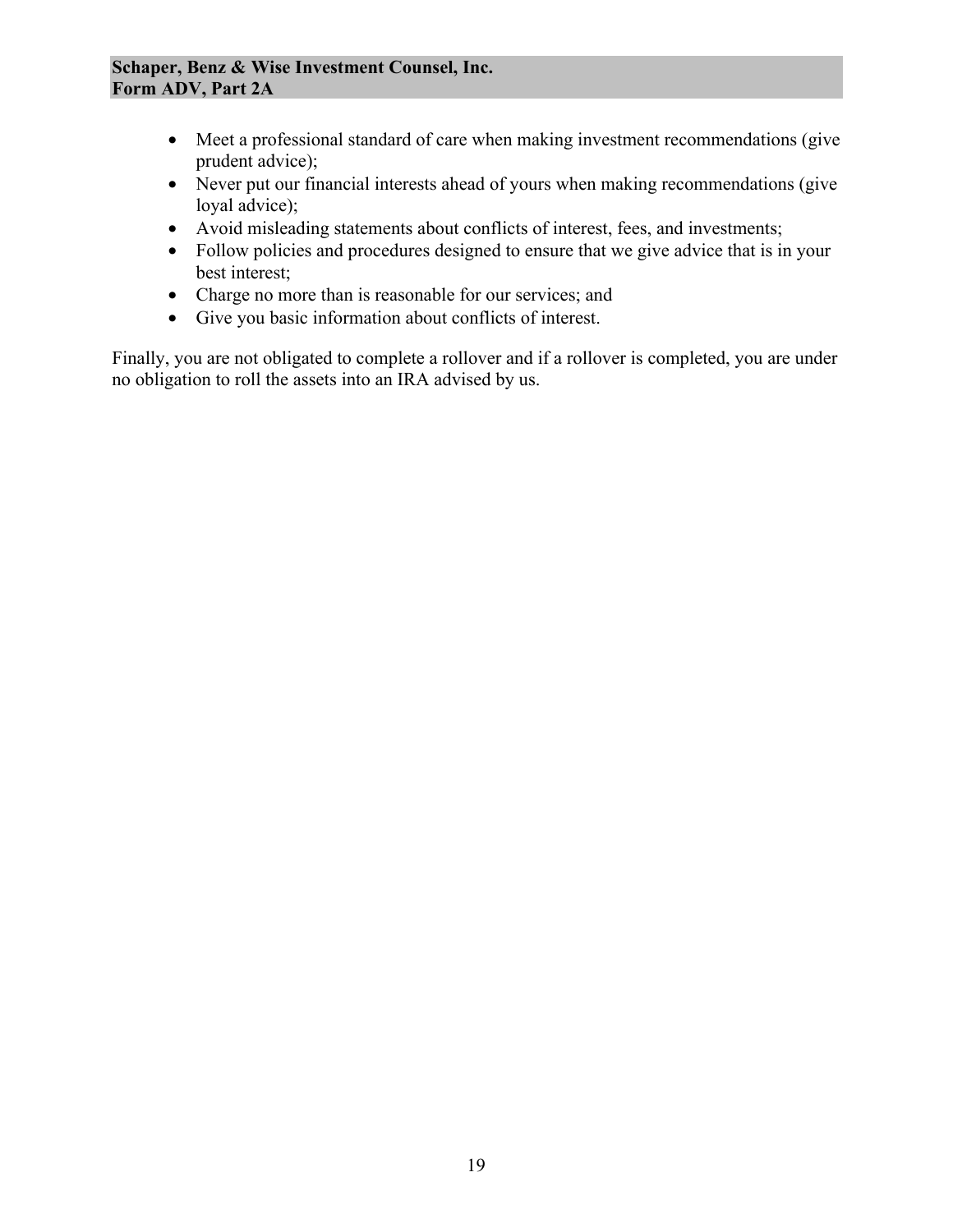# **NOTICE OF OUR PRIVACY POLICY**

Protecting the privacy of our clients is important to us. This notice describes the practices and policies through which we maintain the confidentiality and protect the security of your nonpublic personal information.

#### **What Information We Collect**

In the course of providing services to you, we may collect the following types of "non-public personal information" about you:

- Information we receive from you on applications or other forms, such as your name, address and social security number, the types and amounts of investments and bank account information, and
- Information about your transactions with us and others, as well as other account data.

"*Non-public personal information*" is non-public information about you that we obtain in connection with providing a financial product or service to you, such as the information described in the above examples.

#### **What Information We Disclose**

We do not disclose non-public personal information about you or any of our former clients to anyone, except as permitted by law. In the normal course of serving clients, information we collect may be shared with companies that perform various services such as custodians and broker-dealers. These companies will use this information only for the services for which they were hired and as allowed by applicable law.

#### **Confidentiality and Security Procedures**

To protect your personal information, we permit access only by authorized employees. We maintain physical, electronic and procedural safeguards to protect the confidentiality, integrity and security of your non-public personal information.

We will continue to adhere to the privacy policies and practices in this notice even after your account is closed or becomes inactive.

### **Additional Rights**

You may have other privacy protections under applicable state laws. To the extent those state laws apply, we will comply with them with respect to your non-public personal information.

For questions about our policy, or for additional copies of this notice, please contact Mark Sprtel at Schaper, Benz & Wise Investment Counsel, Inc., P.O. Box 628, Neenah, Wisconsin 54957; telephone (920) 727-1137.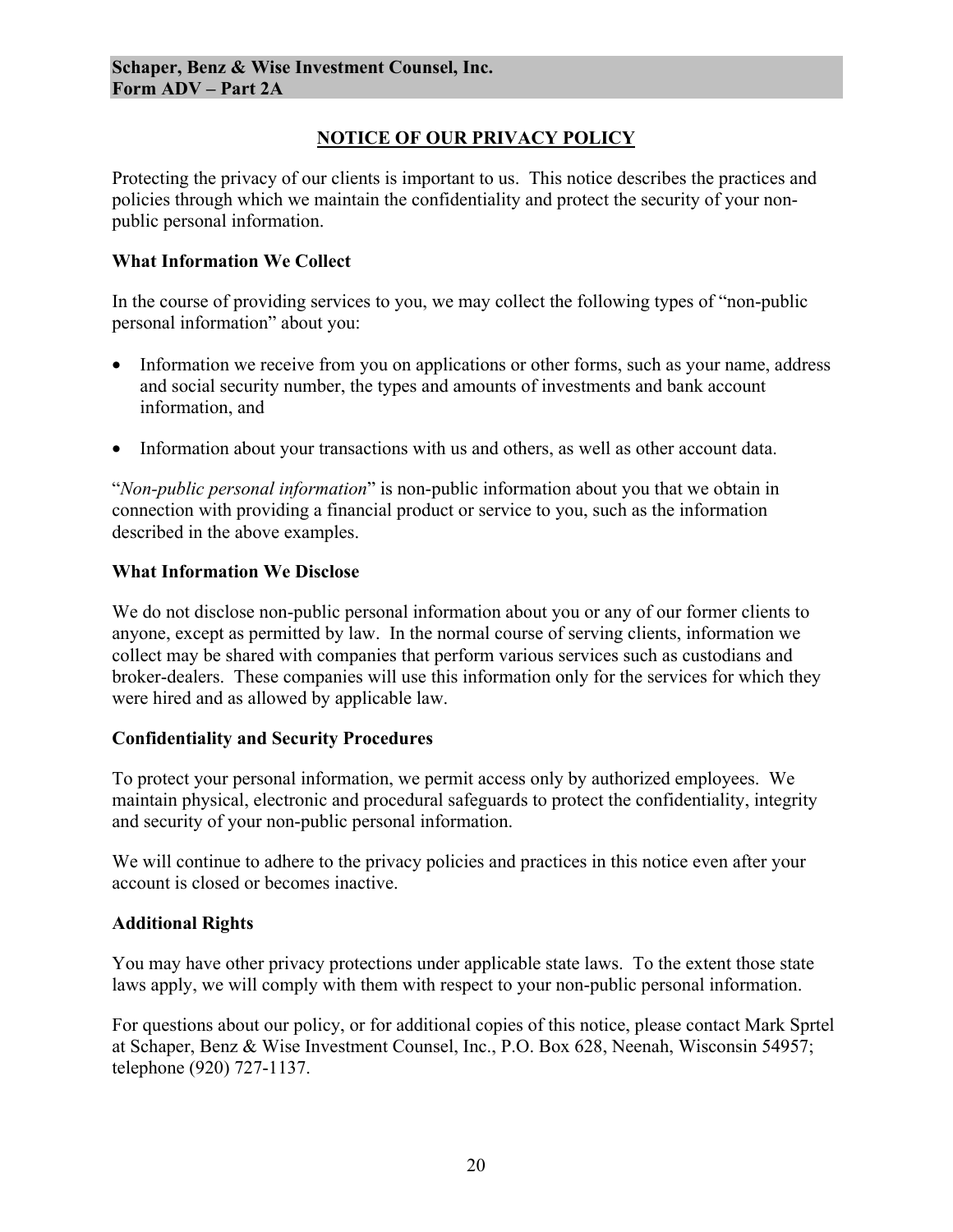# **SCHAPER, BENZ & WISE INVESTMENT COUNSEL, INC.**

# **BRADLEY E. BENZ**

40 Jewelers Park Drive, Suite 200 Neenah, Wisconsin 54957 (920) 727-1137 www.sbw-invest.com

**This brochure supplement provides information about Mr. Benz that supplements the brochure for Schaper, Benz & Wise Investment Counsel, Inc. (SBW). You should have received a copy of that brochure. Please contact Mark Sprtel, SBW's chief compliance officer, at (920) 727-1137 or msprtel@sbw-invest.com if you did not receive SBW's brochure or if you have any questions about the contents of this supplement.** 

**Additional information about Mr. Benz is available on the SEC's website at www.adviserinfo.sec.gov.**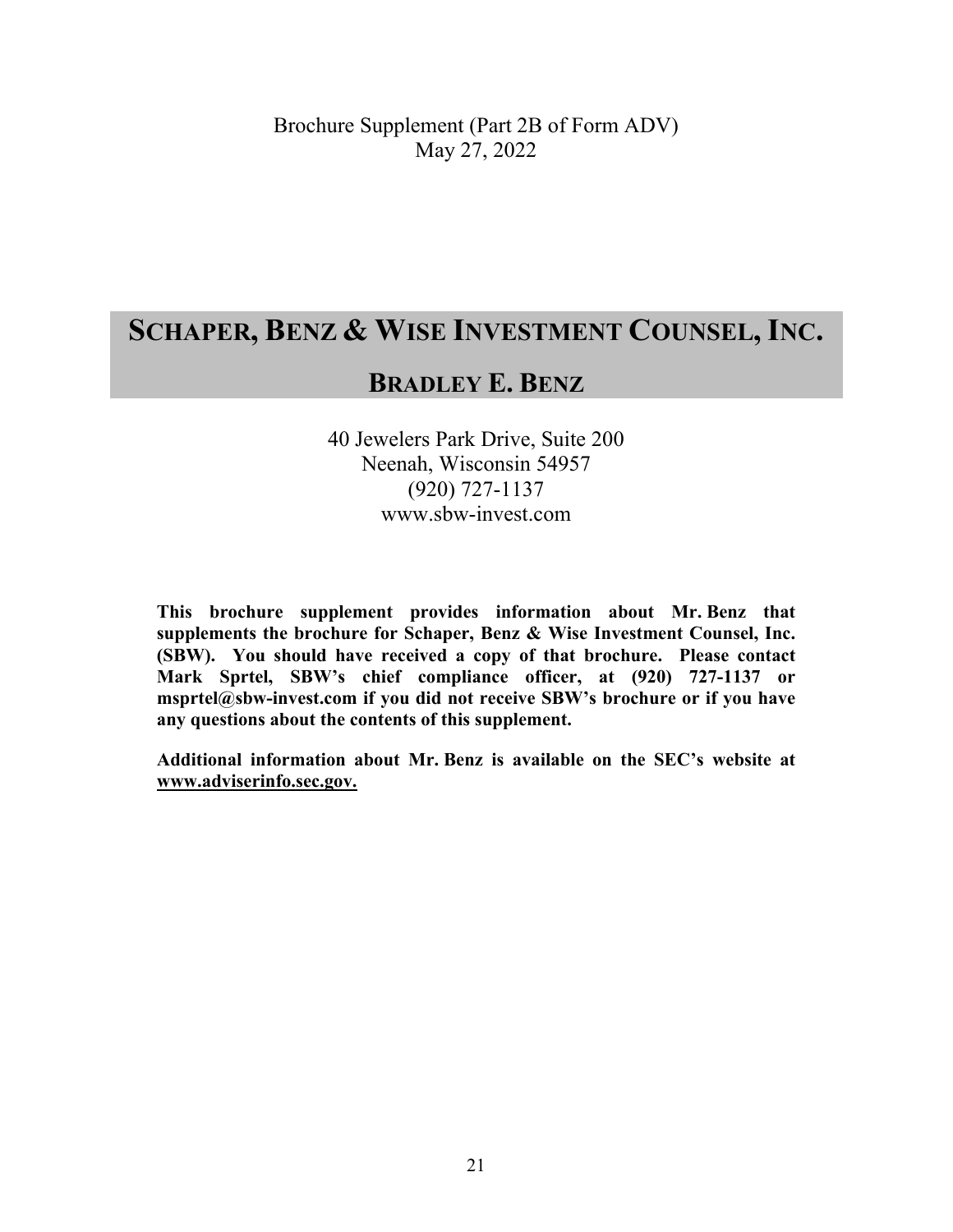Bradley E. Benz, CFA, was born in 1964. He received his B.B.A. degree in General Business from the University of Wisconsin-Whitewater in 1986. Mr. Benz served as Vice President, Treasurer and a Director of SBW from February 1994 until March 2001, President, Treasurer and a Director of SBW from March 2001 to February 2020, and has served as Chairman and a Director since March 2020. From May 1986 until February 1994, Mr. Benz served as a Trust Investment Officer for Associated Bank, N.A., a bank located in Neenah, Wisconsin.

Mr. Benz received his Chartered Financial Analyst® designation in 1989. Qualification as a CFA**®** charterholder requires:

- a bachelor's degree from an accredited institution or equivalent education or work experience;
- successful completion of all three exam levels of the CFA program;
- 4,000 hours, completed in a minimum of 36 months, of acceptable professional work experience in the investment decision-making process or producing a work product that informs or adds value to that process;
- fulfillment of local society requirements, which vary by society; and
- entry into a Member's Agreement, a Professional Conduct Statement and any additional documentation requested by CFA Institute.

CFA® and Chartered Financial Analyst® are registered trademarks owned by the CFA Institute.

### **Item 3 – Disciplinary Information**

There are no legal or disciplinary events relating to Mr. Benz that would be material to a client's evaluation of Mr. Benz.

### **Item 4 – Other Business Activities**

Mr. Benz is not involved in any other investment-related business or occupation or any other business or occupation for compensation.

### **Item 5 – Additional Compensation**

Mr. Benz does not receive any economic benefits from any non-client for providing advisory services, such as sales awards or bonuses for client referrals.

### **Item 6 – Supervision**

Mr. Benz reports to Anthony J. Seashore, President of SBW. Mr. Seashore can be reached at (920) 727-1137. Mr. Benz's activities are also monitored by SBW's chief compliance officer. In addition, SBW's investment committee oversees the management of client accounts.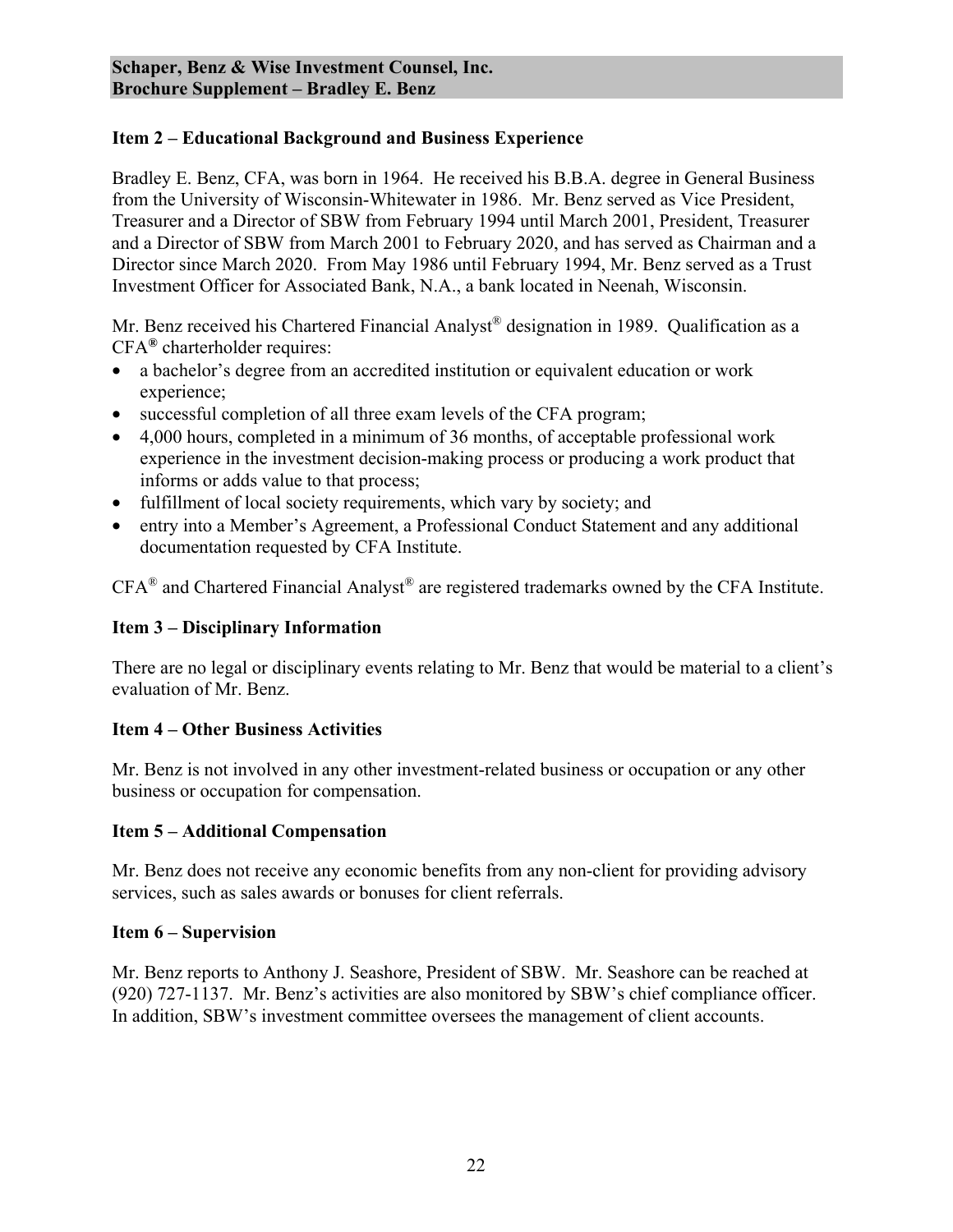# **SCHAPER, BENZ & WISE INVESTMENT COUNSEL, INC.**

# **LAURA A. GUY**

40 Jewelers Park Drive, Suite 200 Neenah, Wisconsin 54957 (920) 727-1137 www.sbw-invest.com

**This brochure supplement provides information about Ms. Guy that supplements the brochure for Schaper, Benz & Wise Investment Counsel, Inc. (SBW). You should have received a copy of that brochure. Please contact Mark Sprtel, SBW's chief compliance officer, at (920) 727-1137 or msprtel@sbw-invest.com if you did not receive SBW's brochure or if you have any questions about the contents of this supplement.** 

**Additional information about Ms. Guy is available on the SEC's website at www.adviserinfo.sec.gov.**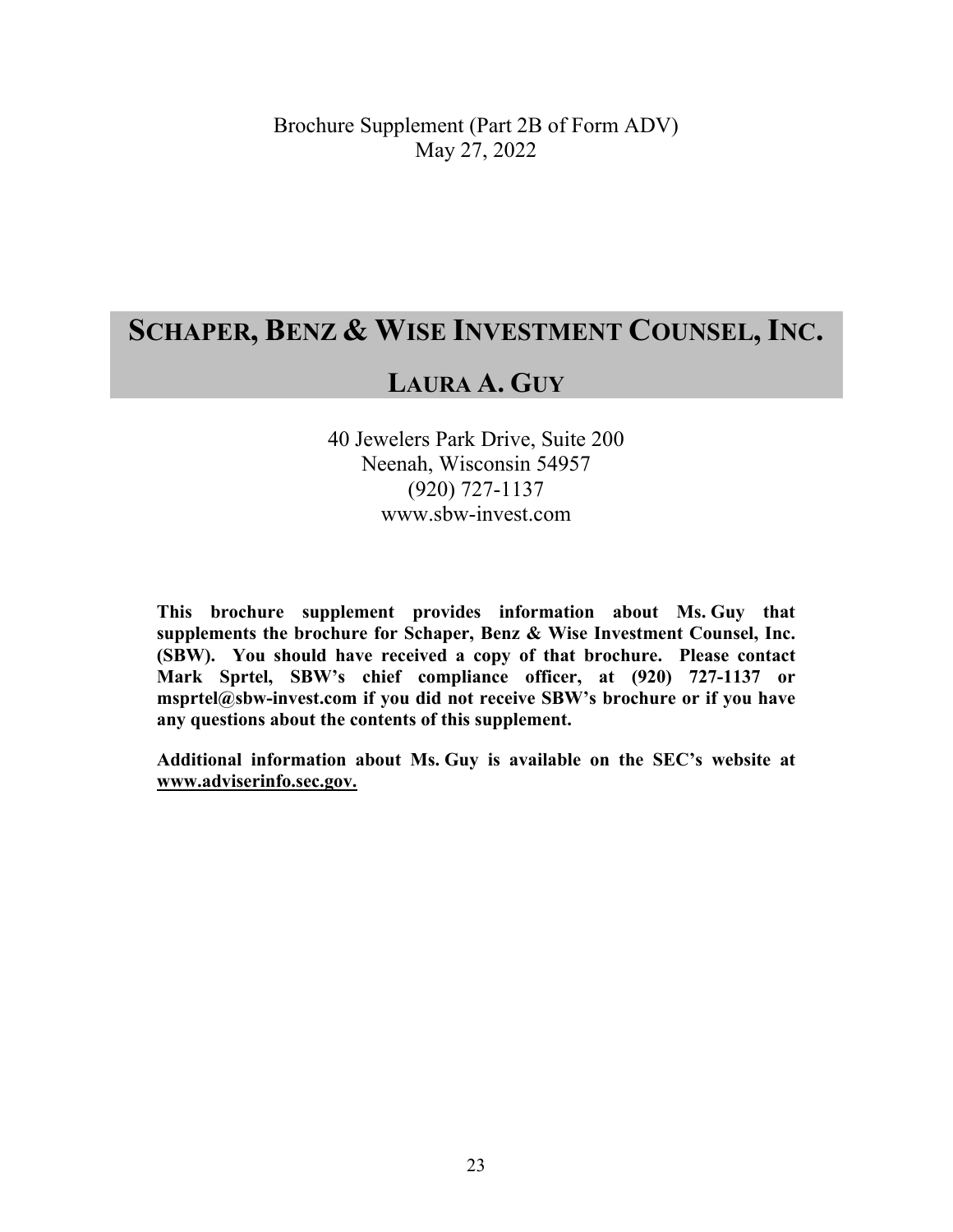Laura A. Guy was born in 1961. She received her B.A. degree in History from Marquette University in 1983 and her J.D. degree from the University of Wisconsin-Madison in 1986. Ms. Guy has served in an Of Counsel capacity for Family Wealth Counsel at SBW since March 2020. Ms. Guy served as Vice President of SBW from July 2000 to February 2020 and as President of Family Wealth Counsel at SBW from November 2011 to December 2019. She also served as a Director of SBW from June 2010 to January 2017. From July 1999 until July 2000, Ms. Guy served as Vice President and Trust Officer for Associated Trust Co., N.A., a trust company located in Neenah, Wisconsin. From April 1988 until June 1999, Ms. Guy served as Vice President and Trust Officer for Associated Bank, N.A., a bank located in Neenah, Wisconsin. Ms. Guy is a member of the State Bar of Wisconsin.

### **Item 3 – Disciplinary Information**

There are no legal or disciplinary events relating to Ms. Guy that would be material to a client's evaluation of Ms. Guy.

### **Item 4 – Other Business Activities**

Ms. Guy is not involved in any other investment-related business or occupation or any other business or occupation for compensation.

# **Item 5 – Additional Compensation**

Ms. Guy does not receive any economic benefits from any non-client for providing advisory services, such as sales awards or bonuses for client referrals.

### **Item 6 – Supervision**

Ms. Guy reports to Kimberly A. Petersen, President of Family Wealth Counsel at SBW. Ms. Petersen can be reached at (920) 727-1137. Ms. Guy's activities are also monitored by SBW's chief compliance officer and its supervisory structure. In addition, SBW's investment committee oversees the management of client accounts.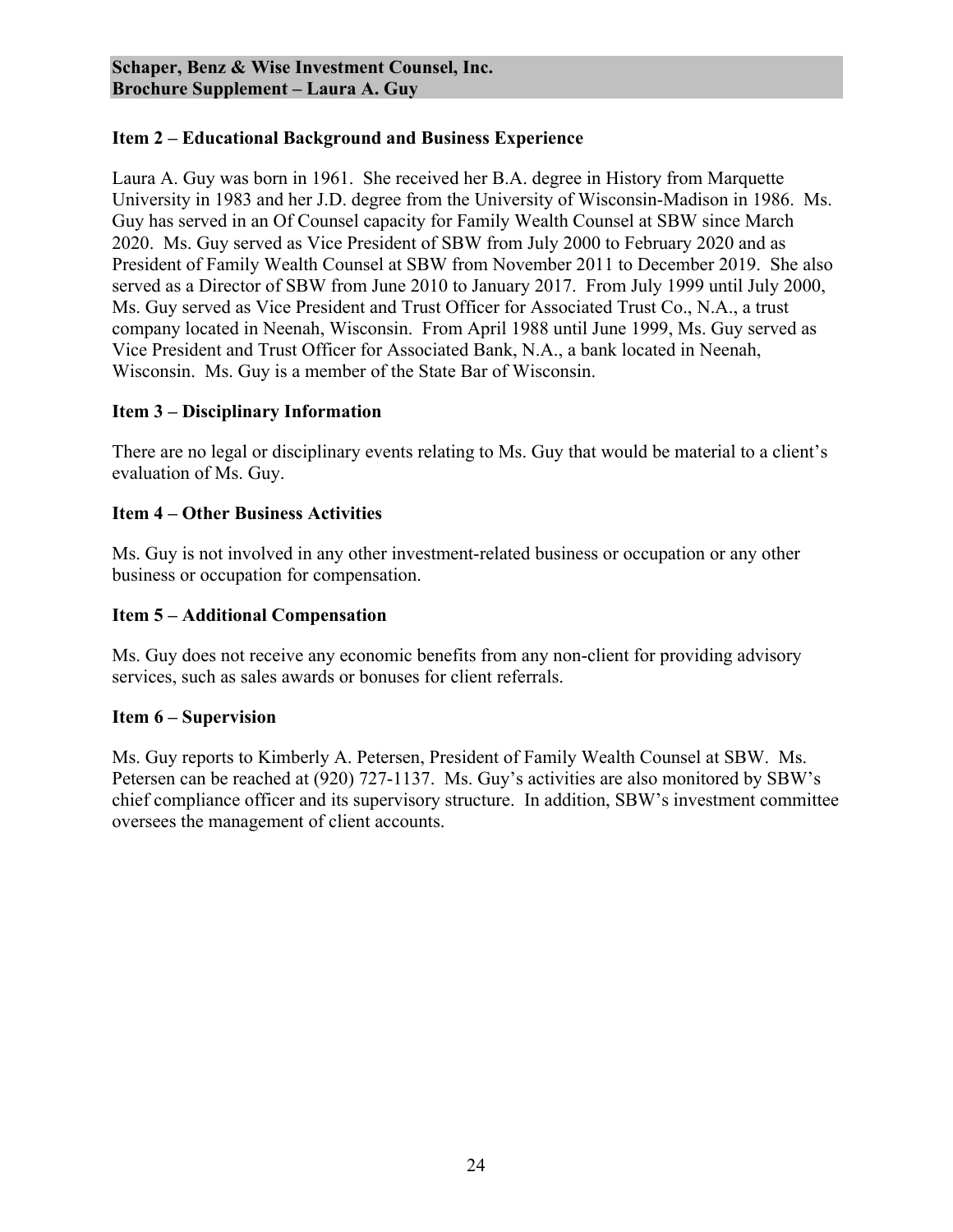# **SCHAPER, BENZ & WISE INVESTMENT COUNSEL, INC.**

# **THOMAS H. RIPPL**

40 Jewelers Park Drive, Suite 200 Neenah, Wisconsin 54957 (920) 727-1137 www.sbw-invest.com

**This brochure supplement provides information about Mr. Rippl that supplements the brochure for Schaper, Benz & Wise Investment Counsel, Inc. (SBW). You should have received a copy of that brochure. Please contact Mark Sprtel, SBW's chief compliance officer, at (920) 727-1137 or msprtel@sbw-invest.com if you did not receive SBW's brochure or if you have any questions about the contents of this supplement.** 

**Additional information about Mr. Rippl is available on the SEC's website at www.adviserinfo.sec.gov.**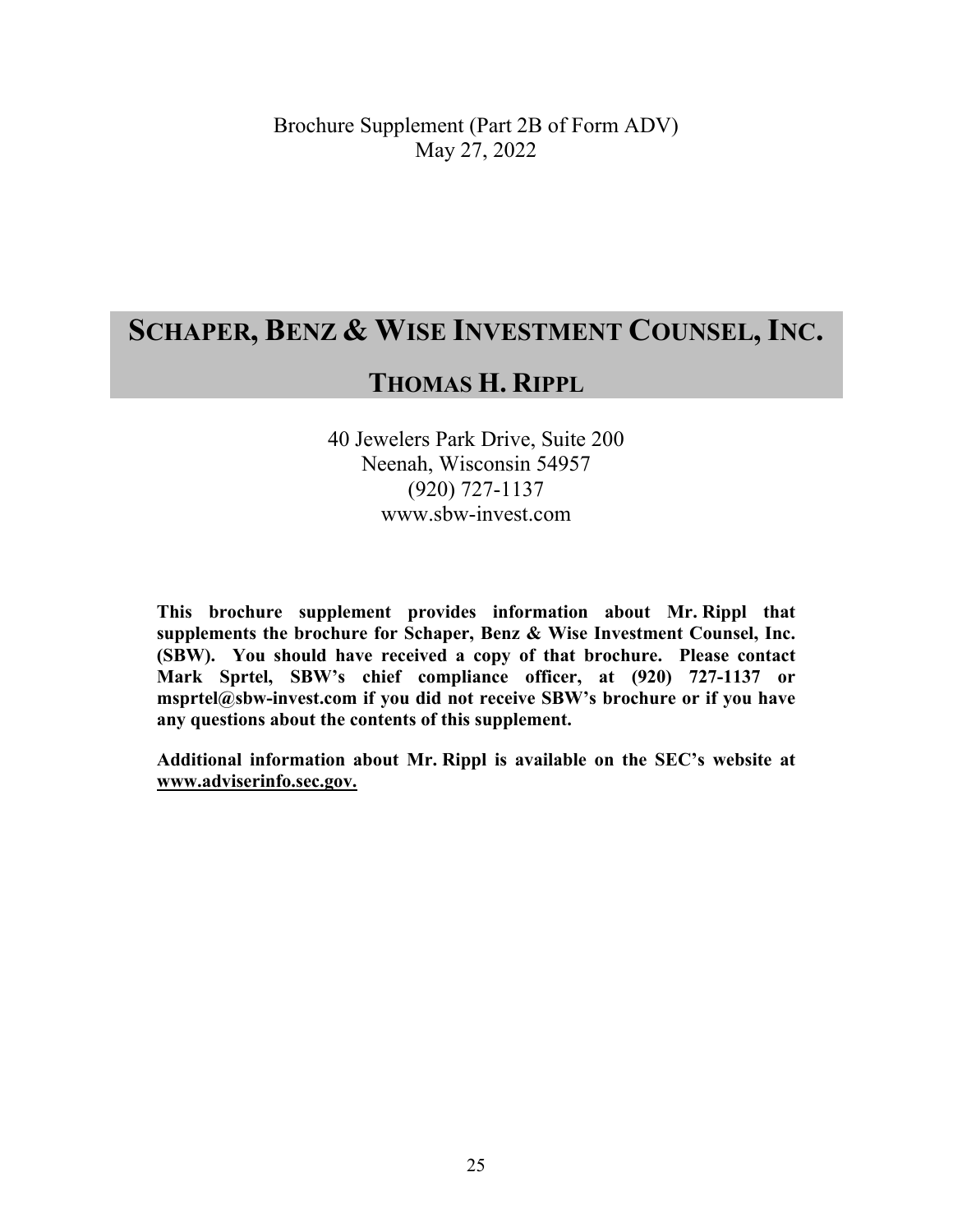Thomas H. Rippl, CFA, was born in 1978. He received his B.S.B.A. degree in Finance and Accounting from the University of Colorado in 2002. Mr. Rippl has served as an Investment Analyst of SBW since July 2002, as a Portfolio Manager since July 2003, as a Vice President and Investment Officer since October 2006, as a Director since January 2017 and as Treasurer since March 2020.

Mr. Rippl received his Chartered Financial Analyst<sup>®</sup> designation in 2006. Qualification as a CFA**®** charterholder requires:

- a bachelor's degree from an accredited institution or equivalent education or work experience;
- successful completion of all three exam levels of the CFA program;
- 4,000 hours, completed in a minimum of 36 months, of acceptable professional work experience in the investment decision-making process or producing a work product that informs or adds value to that process;
- fulfillment of local society requirements, which vary by society; and
- entry into a Member's Agreement, a Professional Conduct Statement and any additional documentation requested by CFA Institute.

CFA® and Chartered Financial Analyst® are registered trademarks owned by the CFA Institute.

# **Item 3 – Disciplinary Information**

There are no legal or disciplinary events relating to Mr. Rippl that would be material to a client's evaluation of Mr. Rippl.

### **Item 4 – Other Business Activities**

Mr. Rippl is not involved in any other investment-related business or occupation or any other business or occupation for compensation.

### **Item 5 – Additional Compensation**

Mr. Rippl does not receive any economic benefits from any non-client for providing advisory services, such as sales awards or bonuses for client referrals.

### **Item 6 – Supervision**

Mr. Rippl reports to Anthony J. Seashore, President of SBW. Mr. Seashore can be reached at (920) 727-1137. Mr. Rippl's activities are also monitored by SBW's chief compliance officer and its supervisory structure. In addition, SBW's investment committee oversees the management of client accounts.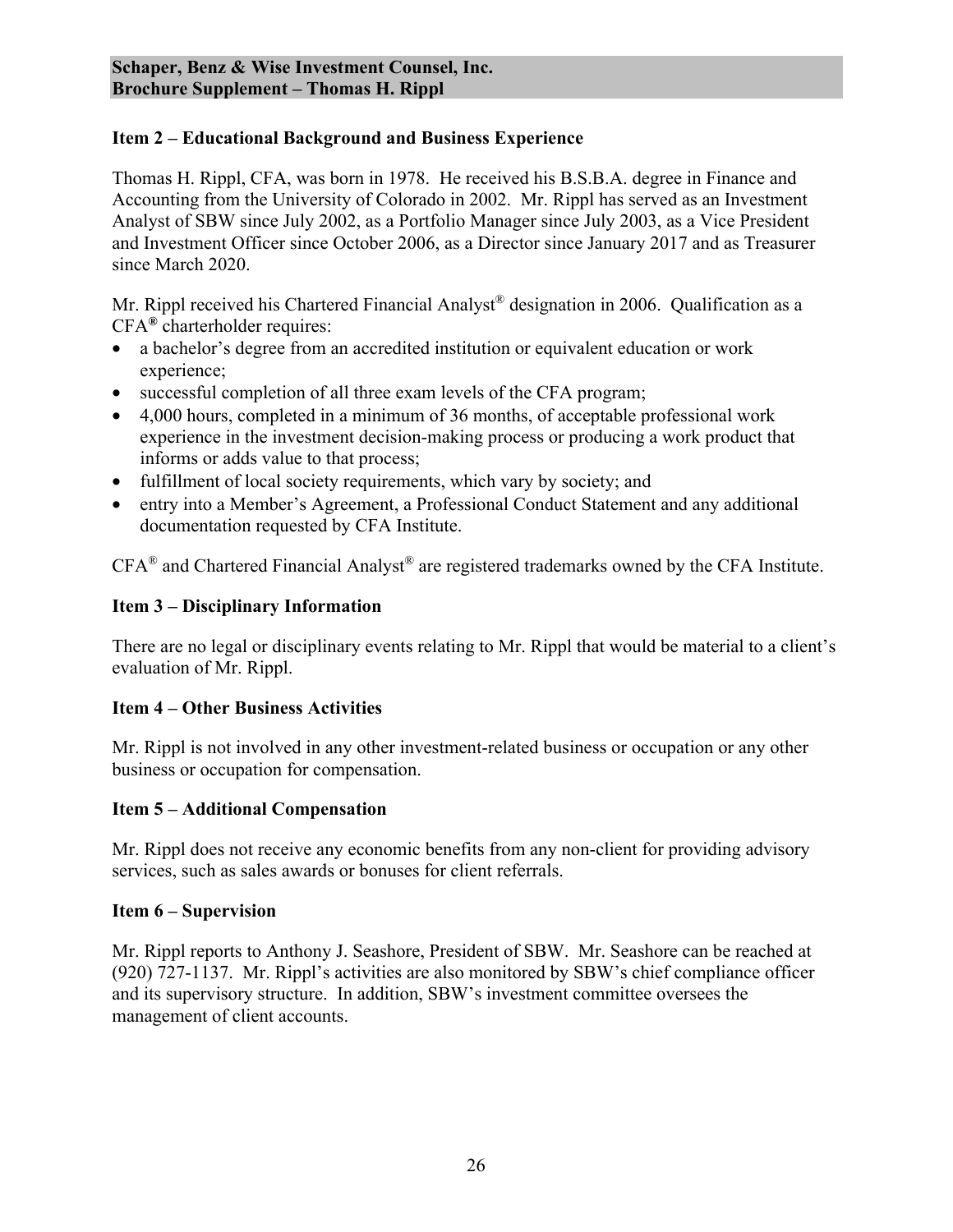# **SCHAPER, BENZ & WISE INVESTMENT COUNSEL, INC.**

# **CHRISTI L. SALM**

40 Jewelers Park Drive, Suite 200 Neenah, Wisconsin 54957 (920) 727-1137 www.sbw-invest.com

**This brochure supplement provides information about Ms. Salm that supplements the brochure for Schaper, Benz & Wise Investment Counsel, Inc. (SBW). You should have received a copy of that brochure. Please contact Mark Sprtel, SBW's chief compliance officer, at (920) 727-1137 or msprtel@sbw-invest.com if you did not receive SBW's brochure or if you have any questions about the contents of this supplement.** 

**Additional information about Ms. Salm is available on the SEC's website at www.adviserinfo.sec.gov.**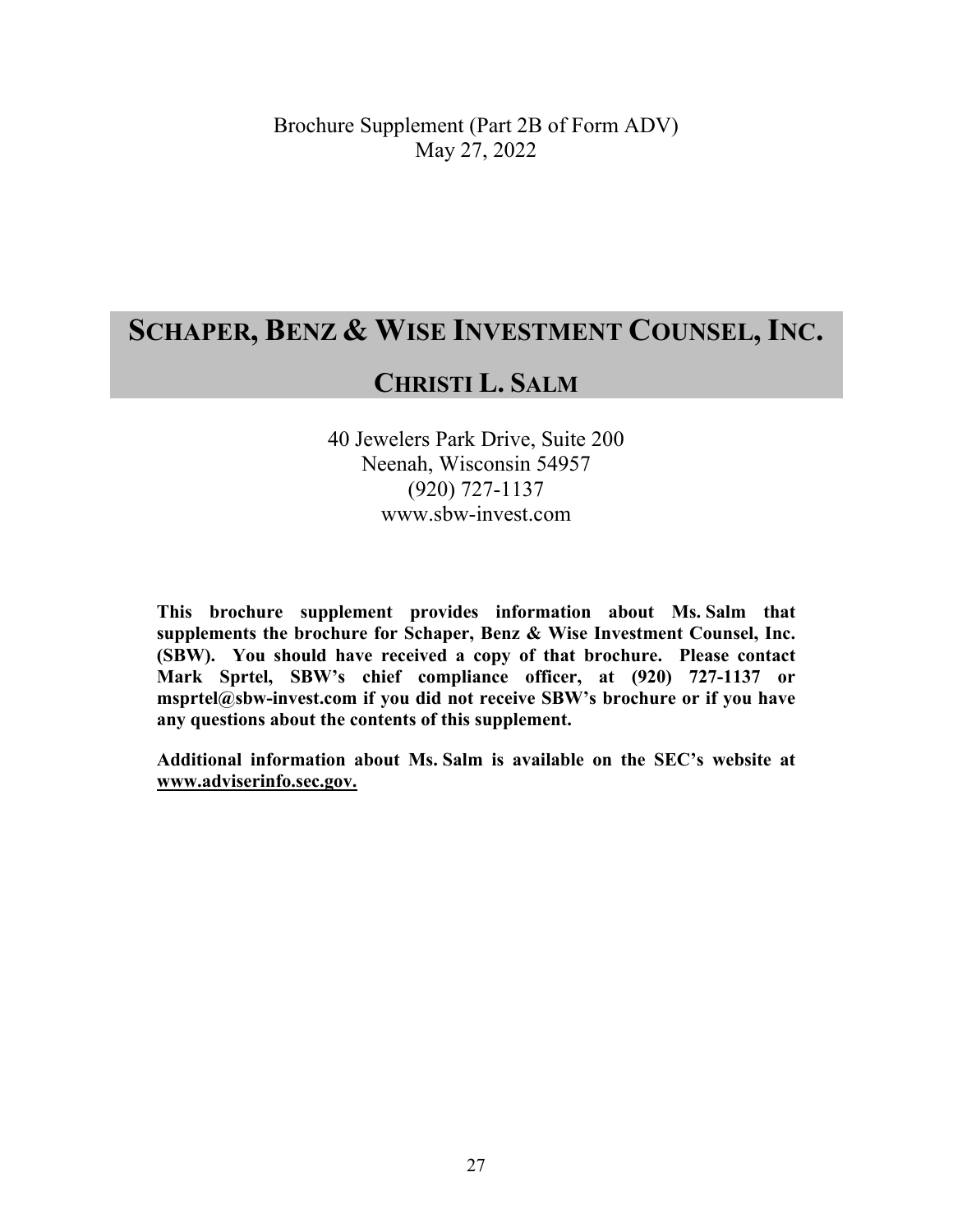Christi L. Salm, CFA, was born in 1972. She received her B.B.A. degree in Finance, Investment & Banking and Marketing from the University of Wisconsin-Madison in 1994. Ms. Salm has served as Portfolio Manager/Analyst, Vice President and Investment Officer of SBW since August 2003 and as a Director since January 2017. From April 2002 to August 2003, Ms. Salm served as Associate Portfolio Manager for Thrivent Investment Management, located in Appleton, Wisconsin. From November 1999 to April 2002, Ms. Salm served as Senior Equity Analyst for Thrivent Investment Management. From July 1998 to November 1999, Ms. Salm served as Portfolio Manager for Merrill Lynch Private Client Services in Schaumburg, Illinois. From June 1996 to June 1998, Ms. Salm served as Assistant Vice President and Trust Officer for Associated Bank, N.A., a bank located in Neenah, Wisconsin. From June 1994 to June 1996, Ms. Salm served as Analyst with Associated Bank, N.A.

Ms. Salm received her Chartered Financial Analyst® designation in 1997. Qualification as a CFA**®** charterholder requires:

- a bachelor's degree from an accredited institution or equivalent education or work experience;
- successful completion of all three exam levels of the CFA program;
- 4,000 hours, completed in a minimum of 36 months, of acceptable professional work experience in the investment decision-making process or producing a work product that informs or adds value to that process;
- fulfillment of local society requirements, which vary by society; and
- entry into a Member's Agreement, a Professional Conduct Statement and any additional documentation requested by CFA Institute.

CFA® and Chartered Financial Analyst® are registered trademarks owned by the CFA Institute.

### **Item 3 – Disciplinary Information**

There are no legal or disciplinary events relating to Ms. Salm that would be material to a client's evaluation of Ms. Salm.

### **Item 4 – Other Business Activities**

Ms. Salm is not involved in any other investment-related business or occupation or any other business or occupation for compensation.

### **Item 5 – Additional Compensation**

Ms. Salm does not receive any economic benefits from any non-client for providing advisory services, such as sales awards or bonuses for client referrals.

### **Item 6 – Supervision**

Ms. Salm reports to Anthony J. Seashore, President of SBW. Mr. Seashore can be reached at (920) 727-1137. Ms. Salm's activities are also monitored by SBW's chief compliance officer and its supervisory structure. In addition, SBW's investment committee oversees the management of client accounts.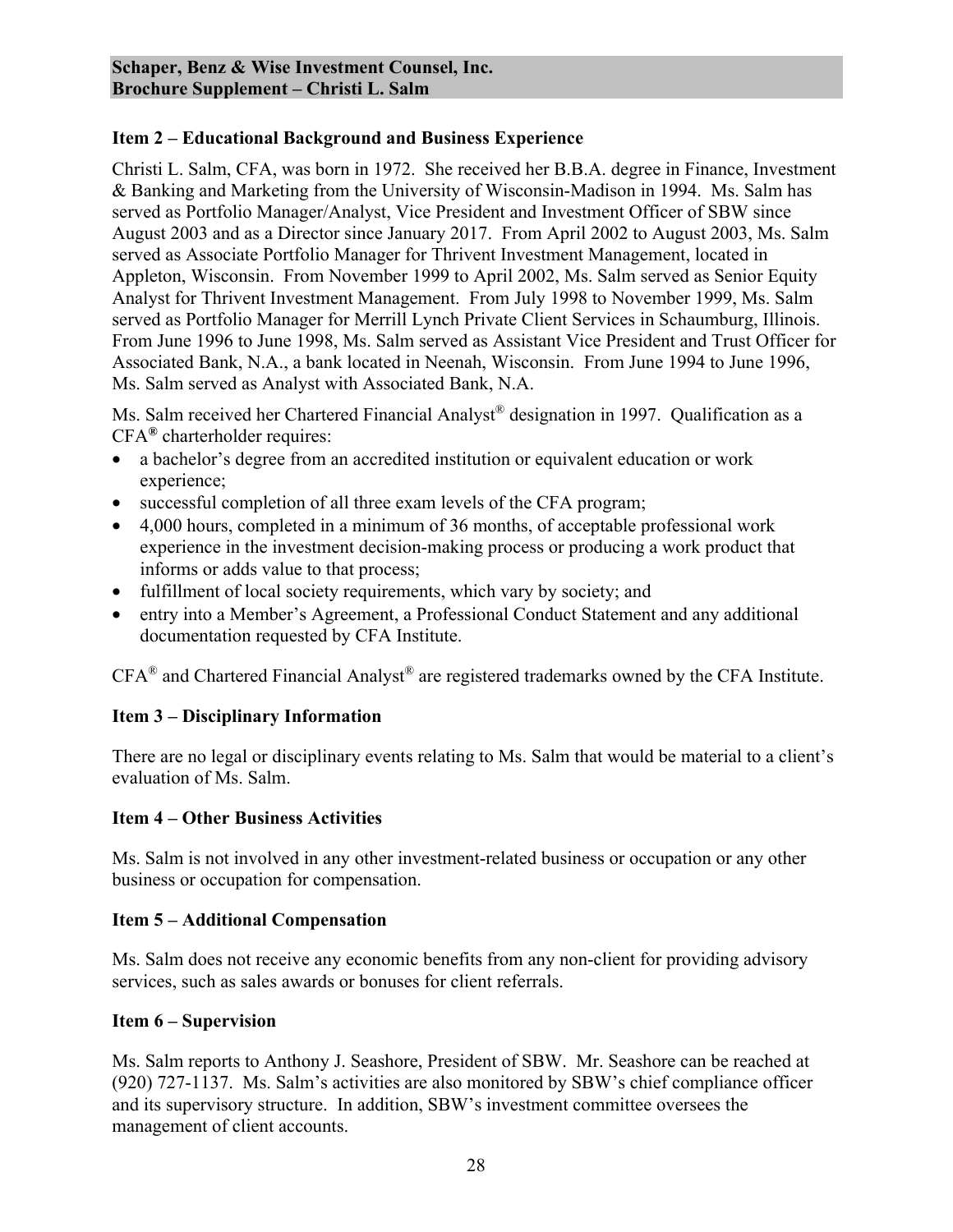# **SCHAPER, BENZ & WISE INVESTMENT COUNSEL, INC.**

# **ANTHONY J. SEASHORE**

40 Jewelers Park Drive, Suite 200 Neenah, Wisconsin 54957 (920) 727-1137 www.sbw-invest.com

**This brochure supplement provides information about Mr. Seashore that supplements the brochure for Schaper, Benz & Wise Investment Counsel, Inc. (SBW). You should have received a copy of that brochure. Please contact Mark Sprtel, SBW's chief compliance officer, at (920) 727-1137 or msprtel@sbw-invest.com if you did not receive SBW's brochure or if you have any questions about the contents of this supplement.** 

**Additional information about Mr. Seashore is available on the SEC's website at www.adviserinfo.sec.gov.**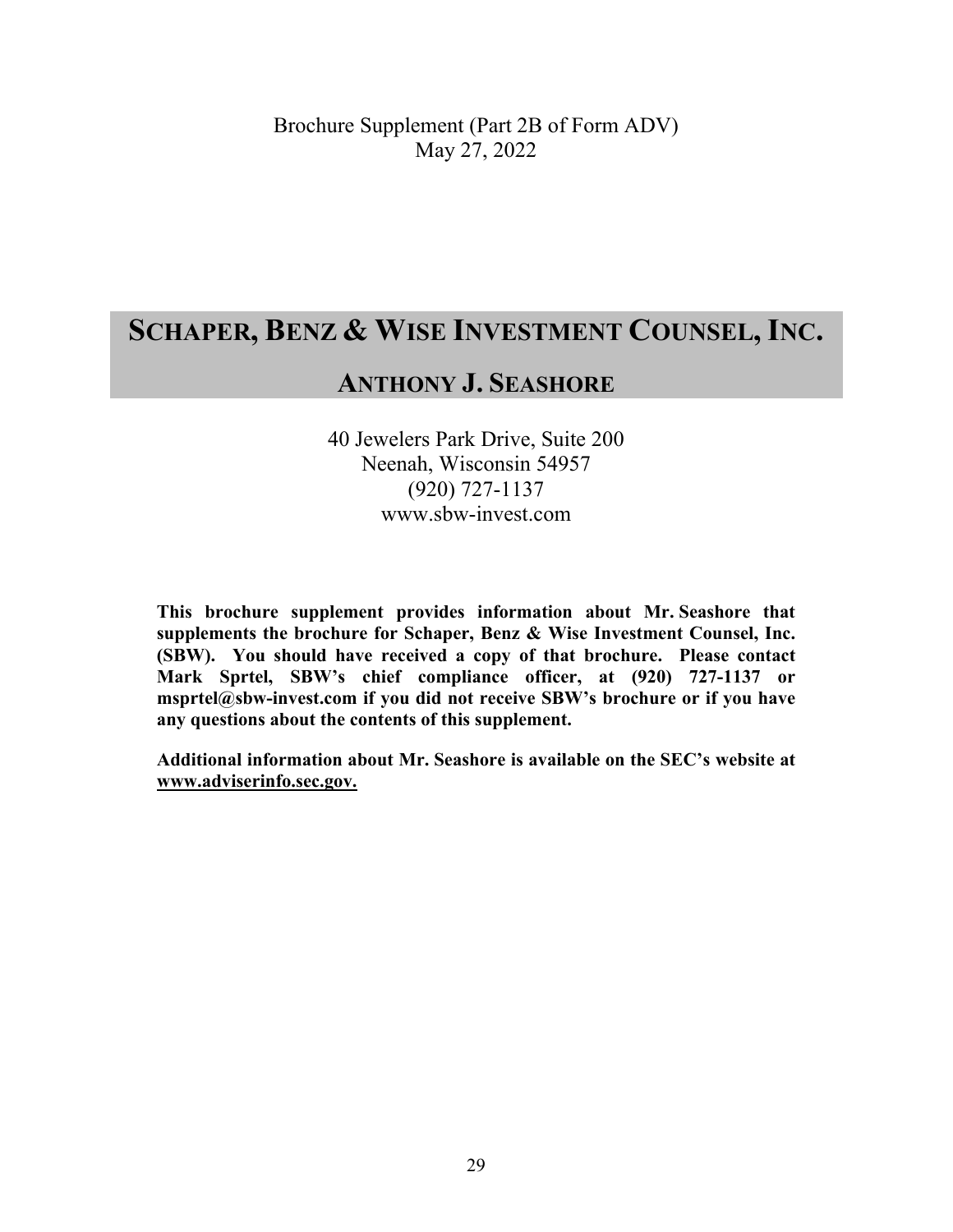Anthony J. Seashore was born in 1978. He received his B.B.A. degree in Finance and Accounting from the University of Wisconsin-Oshkosh in 2012. Mr. Seashore has served as President of SBW since March 2020, as an Investment Analyst at SBW since January 2012, as Vice President and Investment Officer since December 2016 and as a Director since January 2018. While he attended the University of Wisconsin–Oshkosh, Mr. Seashore also served as a Tax Intern at Baker Tilly from January 2011 to September 2011, and as a General Laborer for The Pond People from November 2008 to December 2010. From October 2004 to March 2008, Mr. Seashore served in the Infantry of the U.S Army.

### **Item 3 – Disciplinary Information**

There are no legal or disciplinary events relating to Mr. Seashore that would be material to a client's evaluation of Mr. Seashore.

#### **Item 4 – Other Business Activities**

Mr. Seashore is not involved in any other investment-related business or occupation or any other business or occupation for compensation.

#### **Item 5 – Additional Compensation**

Mr. Seashore does not receive any economic benefits from any non-client for providing advisory services, such as sales awards or bonuses for client referrals.

#### **Item 6 – Supervision**

As President of SBW, Mr. Seashore is the principal executive in SBW's supervisory structure. Accordingly, Mr. Seashore has direct or indirect supervisory authority over all of SBW's investment advisory personnel, including himself. Mr. Seashore can be reached at (920) 727-1137. Although Mr. Seashore does not have a direct supervisor, his activities are monitored by SBW's chief compliance officer and its supervisory structure. In addition, SBW's investment committee oversees the management of client accounts.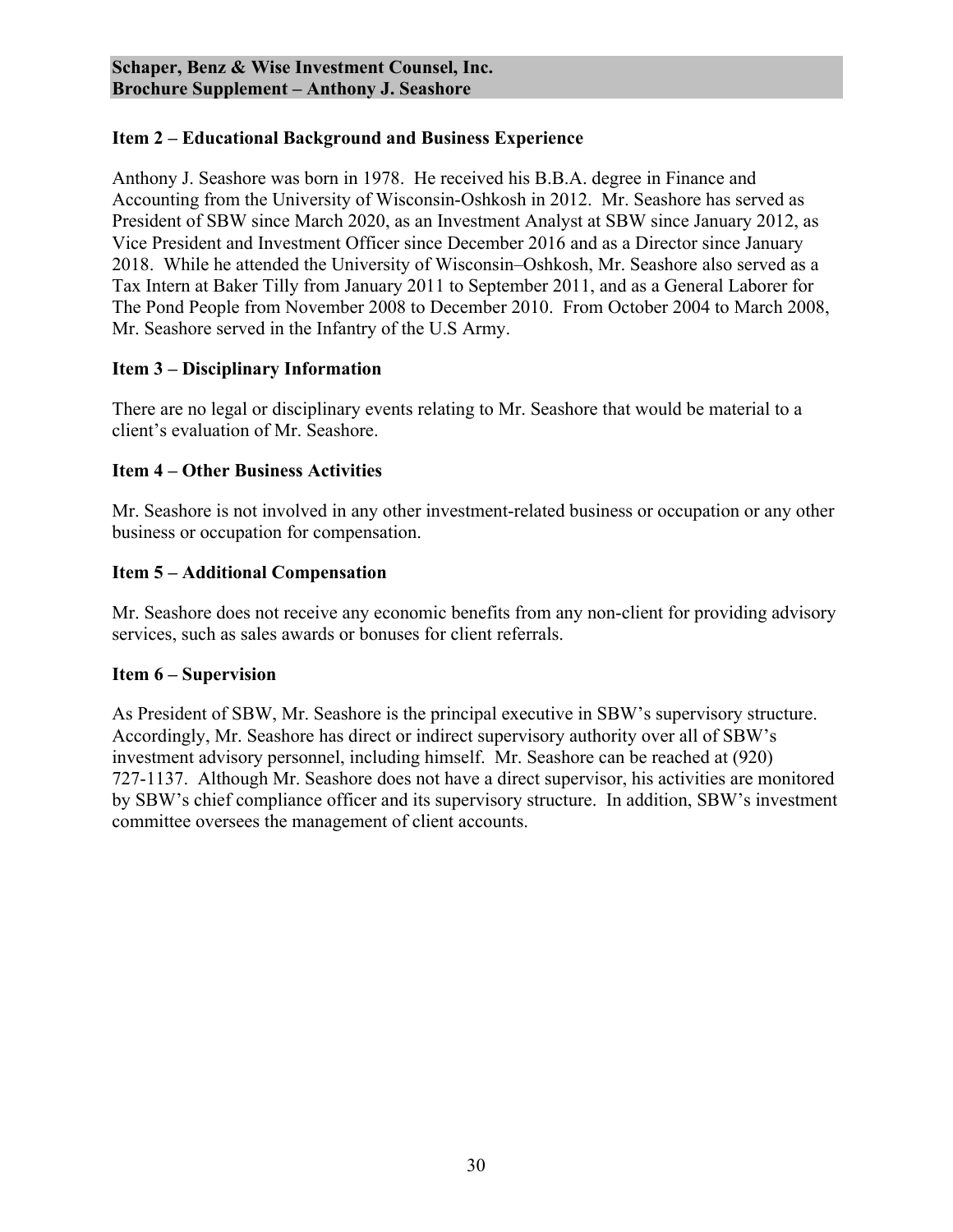# **SCHAPER, BENZ & WISE INVESTMENT COUNSEL, INC.**

# **KIMBERLY A. PETERSEN**

40 Jewelers Park Drive, Suite 200 Neenah, Wisconsin 54957 (920) 727-1137 www.sbw-invest.com

**This brochure supplement provides information about Ms. Petersen that supplements the brochure for Schaper, Benz & Wise Investment Counsel, Inc. (SBW). You should have received a copy of that brochure. Please contact Mark Sprtel, SBW's chief compliance officer, at (920) 727-1137 or msprtel@sbw-invest.com if you did not receive SBW's brochure or if you have any questions about the contents of this supplement.** 

**Additional information about Ms. Petersen is available on the SEC's website at www.adviserinfo.sec.gov.**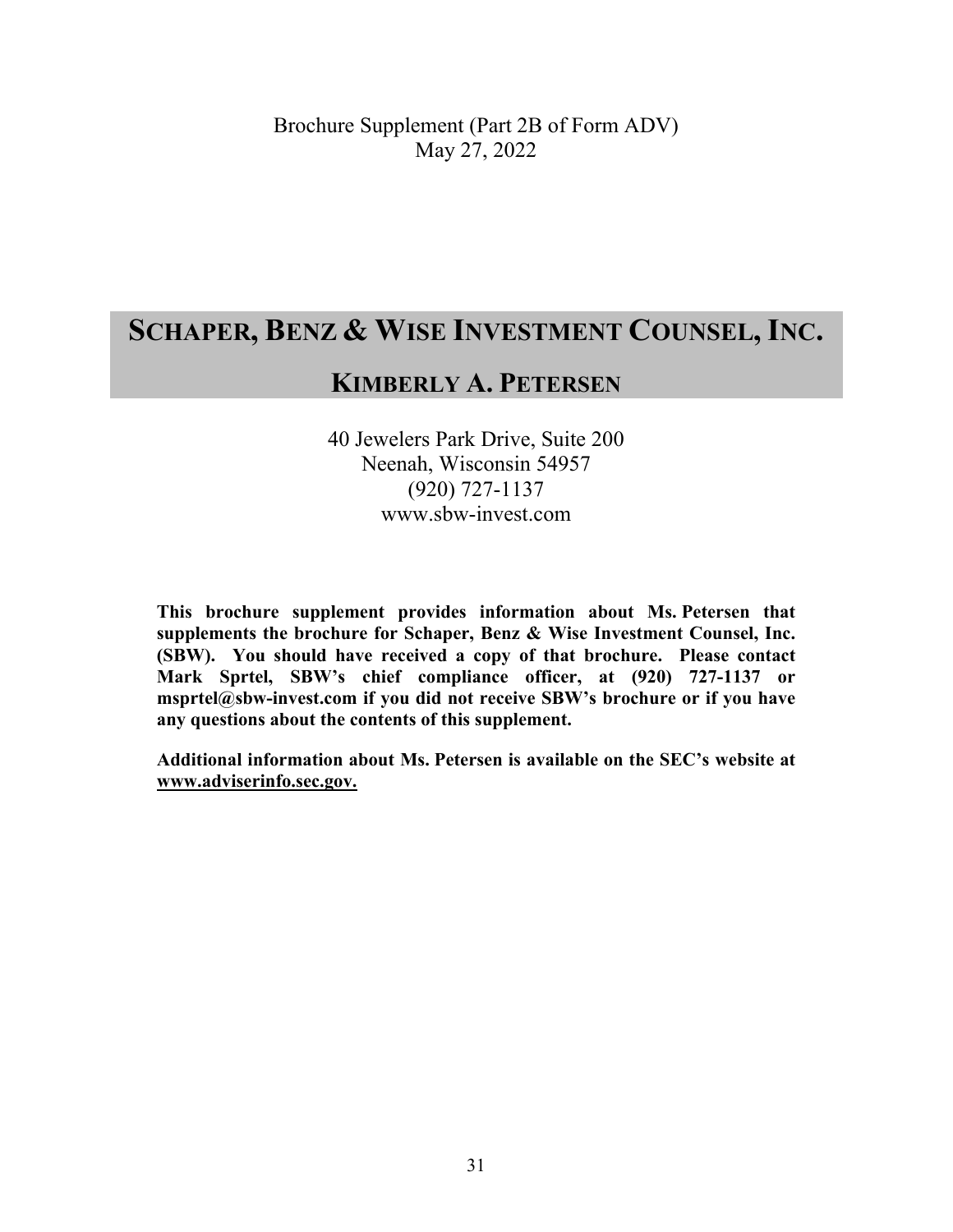Kimberly A. Petersen was born in 1970. She received her undergraduate degree from Harvard College in 1992 and her J.D. degree from Yale Law School in 1996. Ms. Petersen has served as President of Family Wealth Counsel at SBW since January 2020, Secretary since March 2020 and as a Director since January 2017. She served as Vice President of Family Wealth Counsel at SBW from September 2013 to December 2019. From February 2007 until August 2013, Ms. Petersen served as Vice President-Gift Planning of the Community Foundation for the Fox Valley Region. Ms. Petersen is a member of the State Bars of Massachusetts and Wisconsin.

#### **Item 3 – Disciplinary Information**

There are no legal or disciplinary events relating to Ms. Petersen that would be material to a client's evaluation of Ms. Petersen.

#### **Item 4 – Other Business Activities**

Ms. Petersen is not involved in any other investment-related business or occupation or any other business or occupation for compensation.

#### **Item 5 – Additional Compensation**

Ms. Petersen does not receive any economic benefits from any non-client for providing advisory services, such as sales awards or bonuses for client referrals.

#### **Item 6 – Supervision**

Ms. Petersen reports to Anthony J. Seashore, President of SBW. Mr. Seashore can be reached at (920) 727-1137. Ms. Petersen's activities are also monitored by SBW's chief compliance officer and its supervisory structure. In addition, SBW's investment committee oversees the management of client accounts.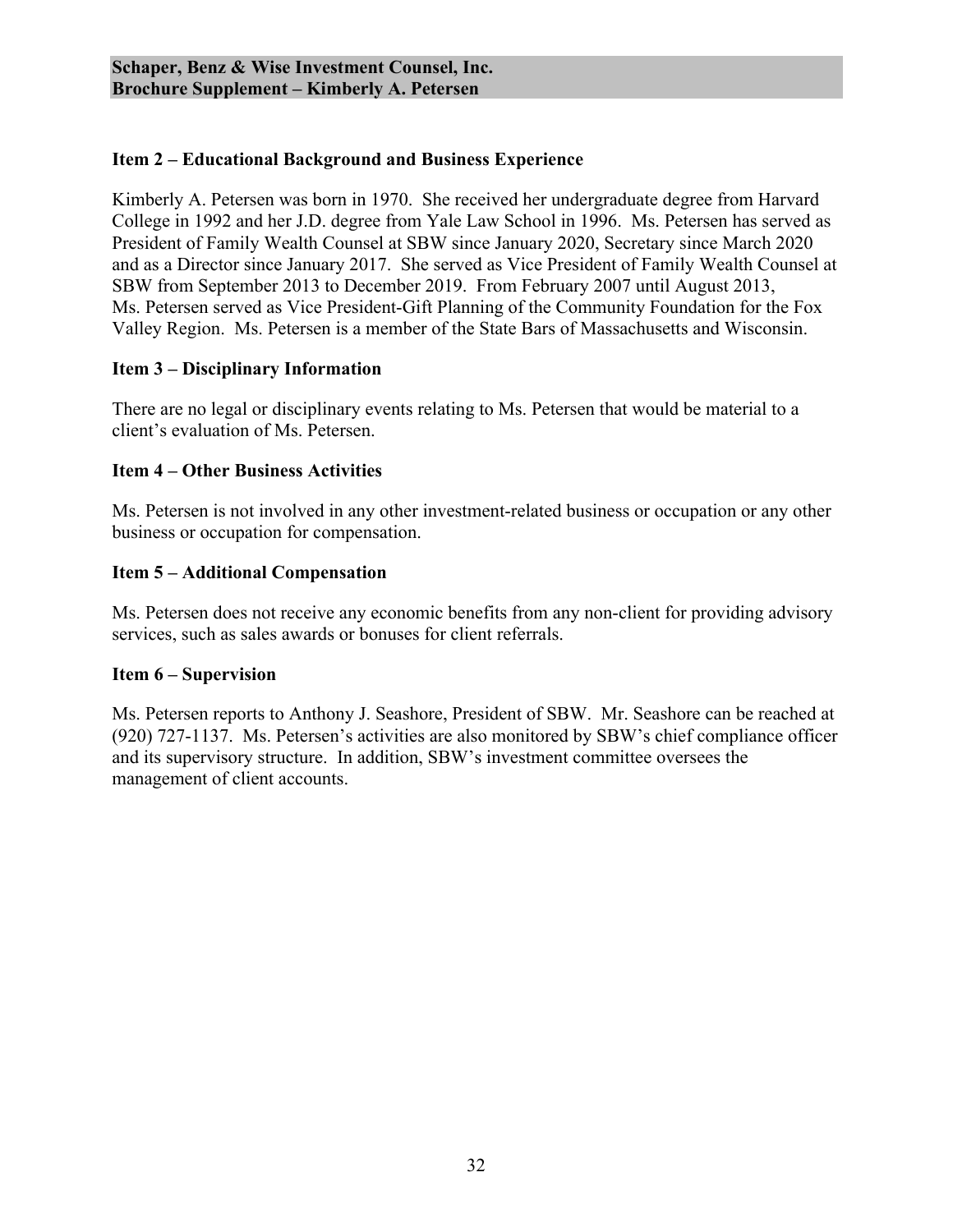# **SCHAPER, BENZ & WISE INVESTMENT COUNSEL, INC.**

# **MARK J. SPRTEL**

40 Jewelers Park Drive, Suite 200 Neenah, Wisconsin 54957 (920) 727-1137 www.sbw-invest.com

**This brochure supplement provides information about Mr. Sprtel that supplements the brochure for Schaper, Benz & Wise Investment Counsel, Inc. (SBW). You should have received a copy of that brochure. Please contact Mr.**  Sprtel, SBW's chief compliance officer, at (920) 727-1137 or msprtel@sbw**invest.com if you did not receive SBW's brochure or if you have any questions about the contents of this supplement.** 

**Additional information about Mr. Sprtel is available on the SEC's website at www.adviserinfo.sec.gov.**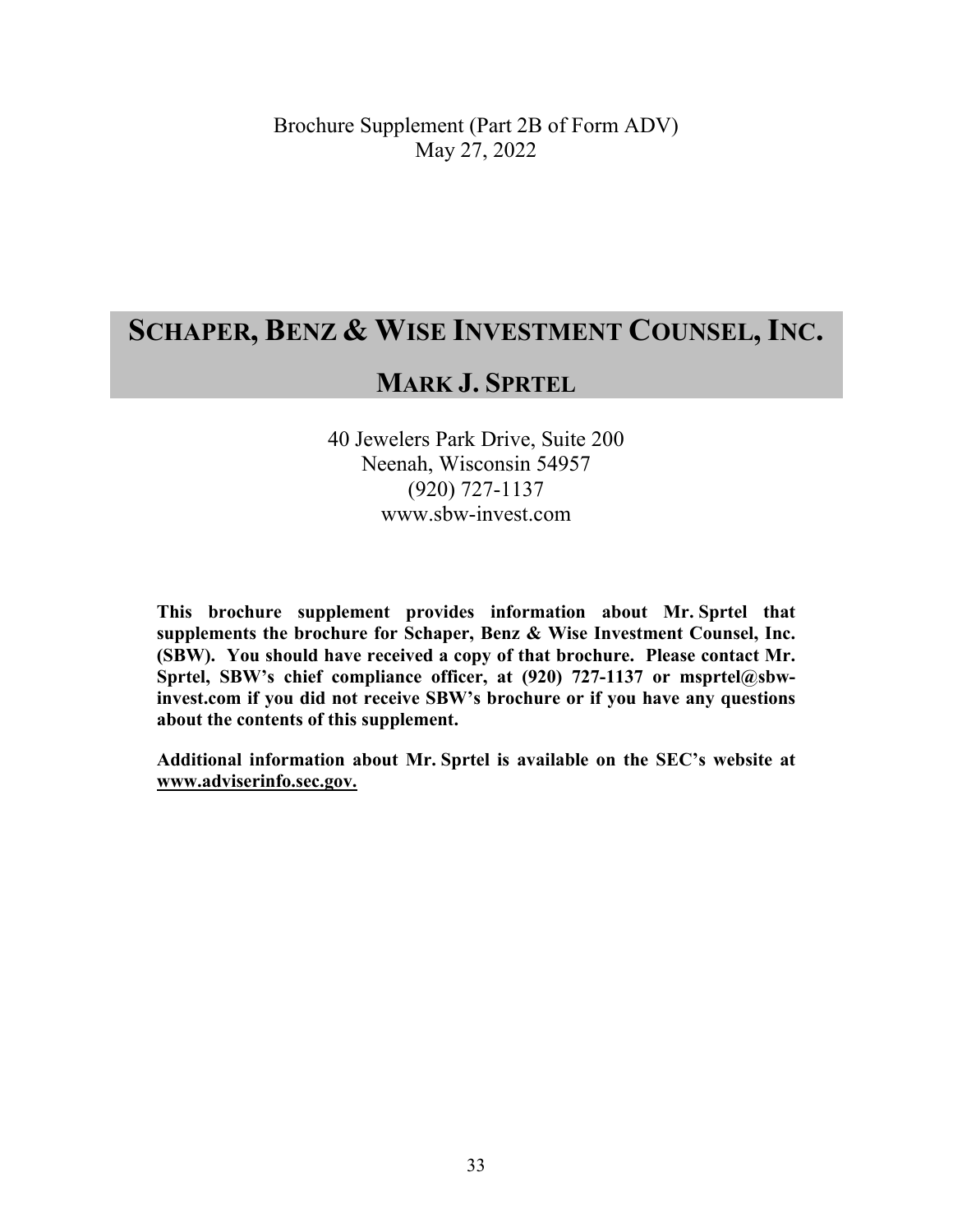Mark J. Sprtel was born in 1987. He received a B.A. degree in Economics from Lawrence University in 2010. Mr. Sprtel has served as Investment Officer at SBW since January 2020 and Chief Compliance Officer since March 2021. He served as a Portfolio Manager/Analyst at SBW from July 2018 to December 2019 and an Investment Analyst from July 2014 to July 2018. From October 2011 to June 2014, Mr. Sprtel served as a Trade Desk Specialist at Associated Investment Services. From July 2010 to September 2011, Mr. Sprtel served as a Private Client Advisor for Appleton Group Wealth Management. While attending Lawrence University, Mr. Sprtel served as an intern for Stifel Nicolaus from June 2009 to August 2009 and from November 2009 to December 2009.

Mr. Sprtel received his Chartered Financial Analyst® designation in 2018. Qualification as a CFA® charterholder requires:

- A bachelor's degree from an accredited institution or equivalent education or work experience;
- Successful completion of all three exam levels of the CFA program;
- 4,000 hours, completed in a minimum of 36 months, of acceptable professional work experience in the investment decision-making process or producing a work product that informs or adds value to that process;
- Fulfillment of local society requirements, which vary by society; and
- Entry into a Member's Agreement, a Professional Conduct Statement and any additional documentation requested by the CFA Institute.

CFA® and Chartered Financial Analyst® are registered trademarks owned by the CFA Institute.

# **Item 3 – Disciplinary Information**

There are no legal or disciplinary events relating to Mr. Sprtel that would be material to a client's evaluation of Mr. Sprtel.

#### **Item 4 – Other Business Activities**

Mr. Sprtel is not involved in any other investment-related business or occupation or any other business or occupation for compensation.

#### **Item 5 – Additional Compensation**

Mr. Sprtel does not receive any economic benefits from any non-client for providing advisory services, such as sales awards or bonuses for client referrals.

### **Item 6 – Supervision**

Mr. Sprtel reports to Anthony J. Seashore, President of SBW. Mr. Seashore can be reached at (920) 727-1137. Mr. Sprtel's activities are also monitored by SBW's supervisory structure. In addition, SBW's investment committee oversees the management of client accounts.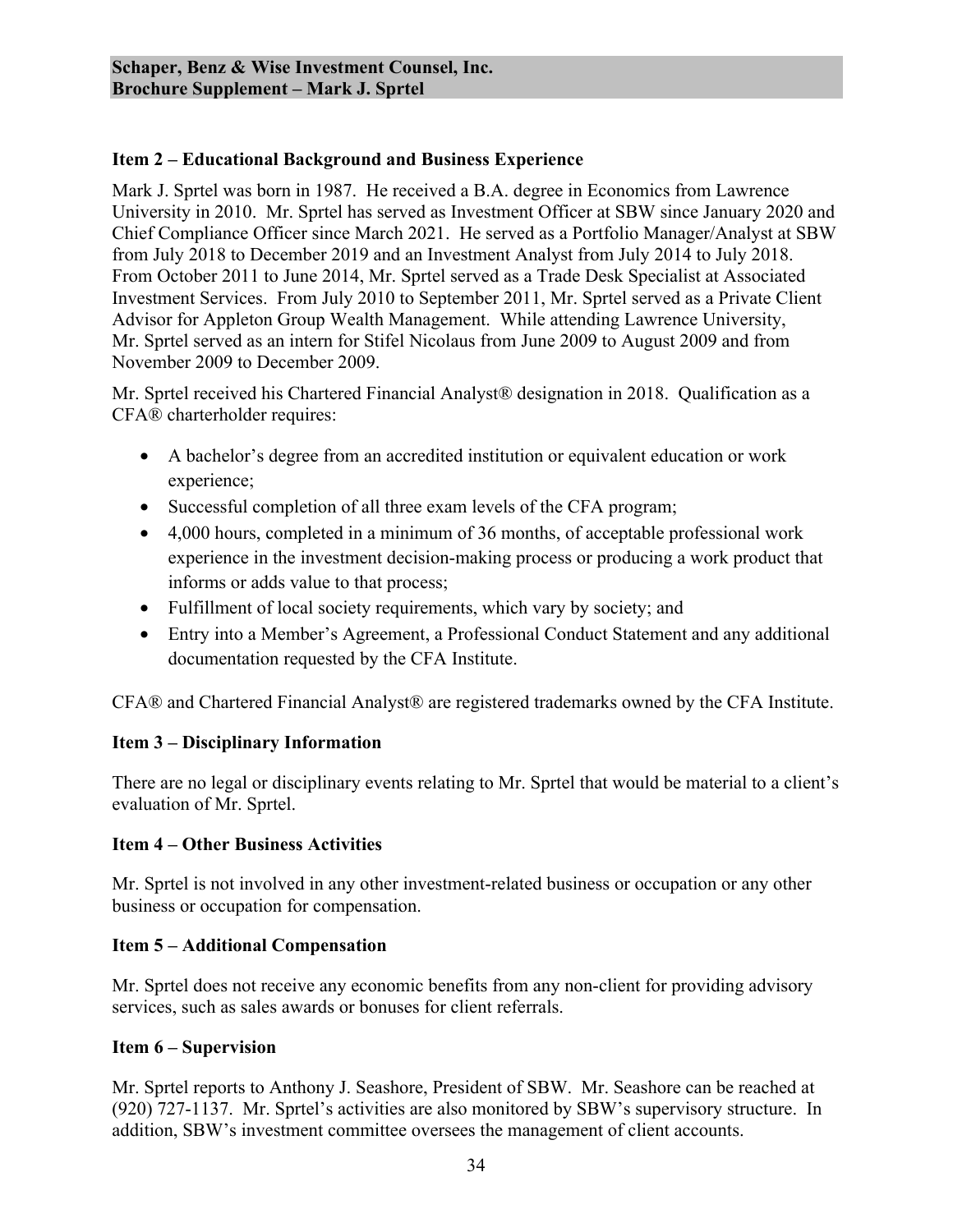# **SCHAPER, BENZ & WISE INVESTMENT COUNSEL, INC.**

# **TREVOR D. RABBACH**

40 Jewelers Park Drive, Suite 200 Neenah, Wisconsin 54957 (920) 727-1137 www.sbw-invest.com

**This brochure supplement provides information about Mr. Rabbach that supplements the brochure for Schaper, Benz & Wise Investment Counsel, Inc. (SBW). You should have received a copy of that brochure. Please contact Mark Sprtel, SBW's chief compliance officer, at (920) 727-1137 or msprtel@sbw-invest.com if you did not receive SBW's brochure or if you have any questions about the contents of this supplement.** 

**Additional information about Mr. Rabbach is available on the SEC's website at www.adviserinfo.sec.gov.**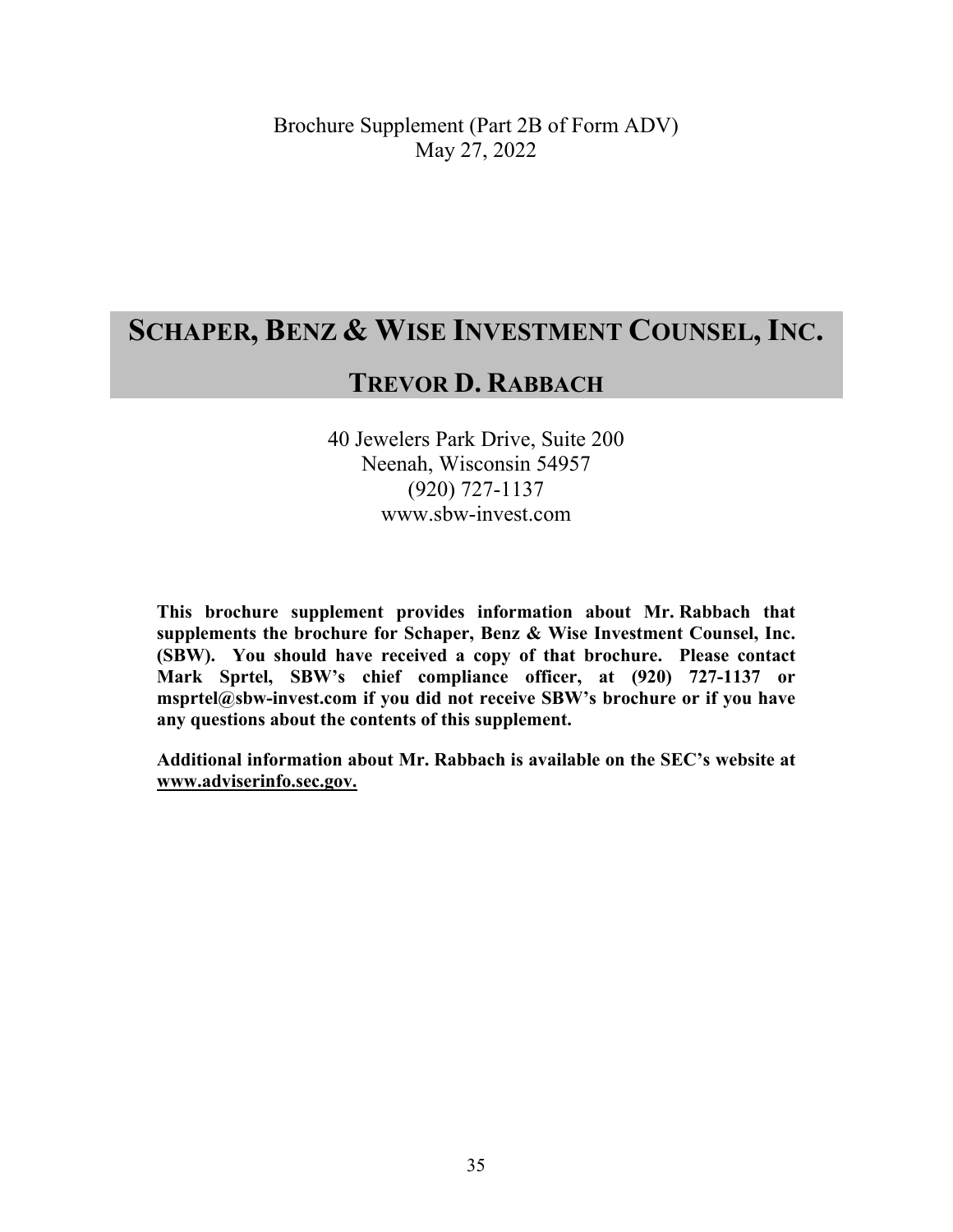Trevor D. Rabbach, CPA, was born in 1989. He received his undergraduate degree in Accounting and Finance in 2012 and his Master's in Business Administration degree in 2017 from the University of Wisconsin – Oshkosh. Mr. Rabbach has served as a Vice President of Family Wealth Counsel at SBW since January 2022. He served as a Wealth Counselor from July 2017 to January 2022. From June 2012 until July 2017, Mr. Rabbach served as a Business Banking Officer for Bank First National in Appleton, Wisconsin. While attending the University of Wisconsin – Oshkosh, Mr. Rabbach served as an intern for U.S. Bank, N.A., from June 2011 until May 2012. Mr. Rabbach is a licensed Certified Public Accountant.

Mr. Rabbach received his Certified Public Accountant ("CPA") designation in 2014. CPAs are licensed and regulated by their state boards of accountancy. Qualification for a CPA license in Wisconsin requires:

- A bachelor's or higher degree from an accredited college or university (at least 150 credit hours and a concentration in accounting);
- Minimum experience levels (at least one year of public accounting experience or its equivalent);
- Successful passage of the Uniform CPA Examination; and
- Successful passage of the Professional Ethics Examination on statutes and rules governing the practice of public accounting in Wisconsin.

Certified public accountants must complete at least 80 Continuing Professional Education credits every two years.

### **Item 3 – Disciplinary Information**

There are no legal or disciplinary events relating to Mr. Rabbach that would be material to a client's evaluation of Mr. Rabbach.

### **Item 4 – Other Business Activities**

Mr. Rabbach is not involved in any other investment-related business or occupation or any other business or occupation for compensation.

### **Item 5 – Additional Compensation**

Mr. Rabbach does not receive any economic benefits from any non-client for providing advisory services, such as sales awards or bonuses for client referrals.

### **Item 6 – Supervision**

Mr. Rabbach reports to Kimberly A. Petersen, President of Family Wealth Counsel at SBW. Ms. Petersen can be reached at (920) 727-1137. Mr. Rabbach's activities are also monitored by SBW's chief compliance officer and its supervisory structure. In addition, SBW's investment committee oversees the management of client accounts.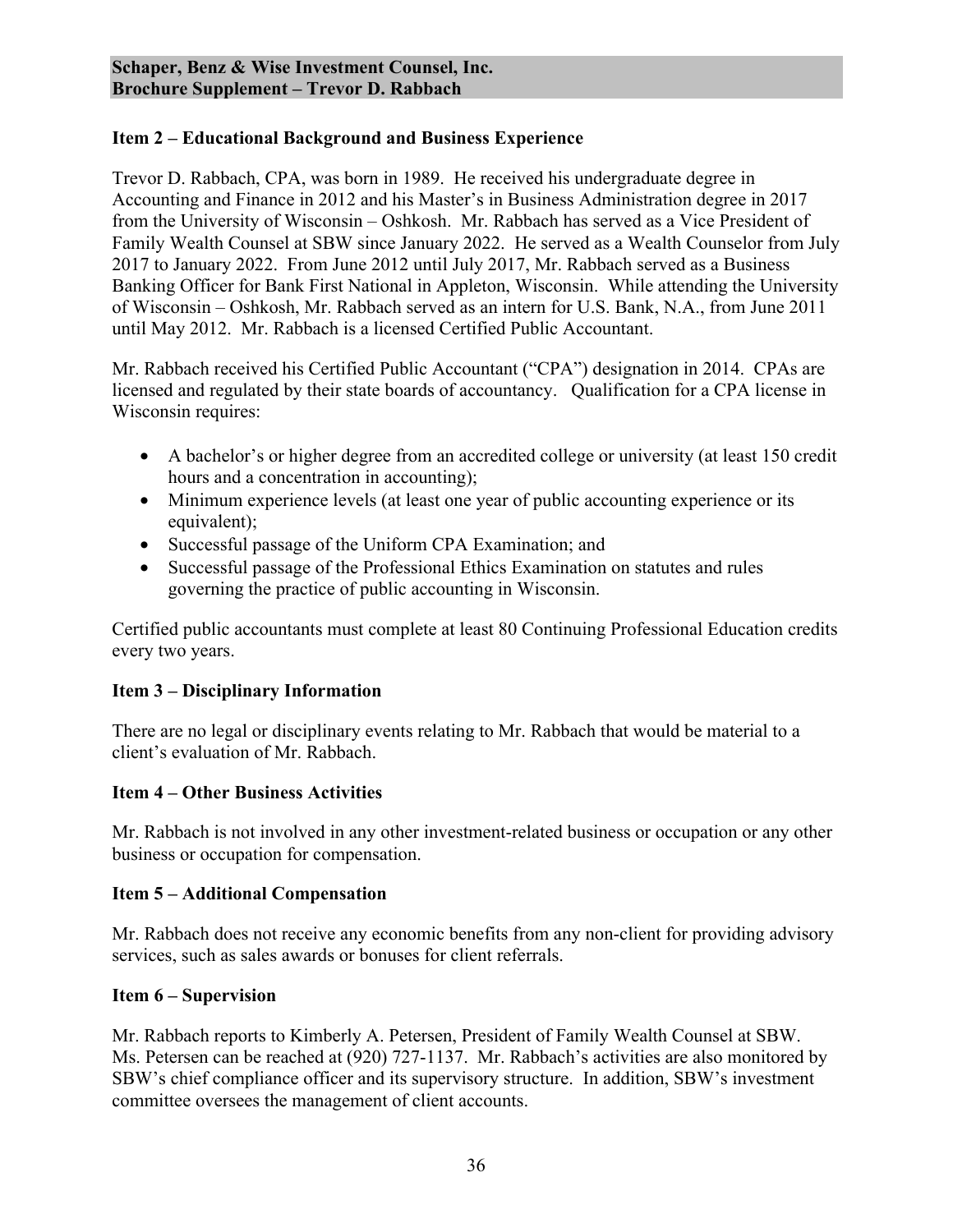# **SCHAPER, BENZ & WISE INVESTMENT COUNSEL, INC.**

# **BLAKE K. BARTLETT**

40 Jewelers Park Drive, Suite 200 Neenah, Wisconsin 54957 (920) 727-1137 www.sbw-invest.com

**This brochure supplement provides information about Mr. Bartlett that supplements the brochure for Schaper, Benz & Wise Investment Counsel, Inc. (SBW). You should have received a copy of that brochure. Please contact Mark Sprtel, SBW's chief compliance officer, at (920) 727-1137 or msprtel@sbw-invest.com if you did not receive SBW's brochure or if you have any questions about the contents of this supplement.** 

**Additional information about Mr. Bartlett is available on the SEC's website at www.adviserinfo.sec.gov.**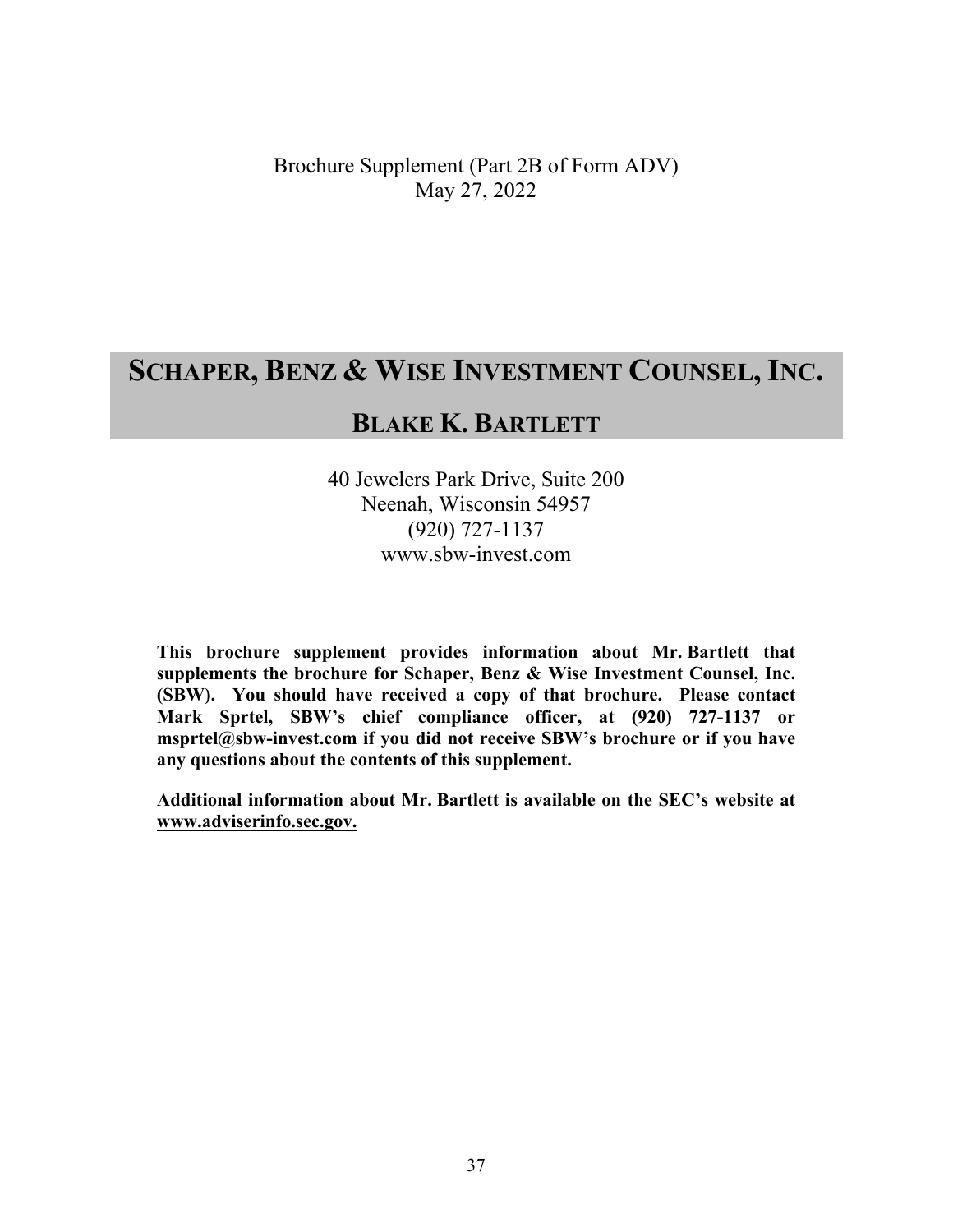Blake K. Bartlett was born in 1996. He received a B.B.A. degree in Finance from University of Wisconsin – Whitewater in 2018. Mr. Bartlett has served as a Portfolio Manager/Investment Analyst at SBW since July 2021. He served as an Investment Analyst from July 2019 to July 2021. From June 2018 to June 2019, Mr. Bartlett served as an Alternative Investment Administrator at U.S. Bank Global Fund Services.

Mr. Bartlett received his Chartered Financial Analyst® designation in 2022. Qualification as a CFA® charterholder requires:

- A bachelor's degree from an accredited institution or equivalent education or work experience;
- Successful completion of all three exam levels of the CFA program;
- 4,000 hours, completed in a minimum of 36 months, of acceptable professional work experience in the investment decision-making process or producing a work product that informs or adds value to that process;
- Fulfillment of local society requirements, which vary by society; and
- Entry into a Member's Agreement, a Professional Conduct Statement and any additional documentation requested by the CFA Institute.

CFA® and Chartered Financial Analyst® are registered trademarks owned by the CFA Institute.

### **Item 3 – Disciplinary Information**

There are no legal or disciplinary events relating to Mr. Bartlett that would be material to a client's evaluation of Mr. Bartlett.

# **Item 4 – Other Business Activities**

Mr. Bartlett is not involved in any other investment-related business or occupation or any other business or occupation for compensation.

### **Item 5 – Additional Compensation**

Mr. Bartlett does not receive any economic benefits from any non-client for providing advisory services, such as sales awards or bonuses for client referrals.

### **Item 6 – Supervision**

Mr. Bartlett reports to Anthony J. Seashore, President of SBW. Mr. Seashore can be reached at (920) 727-1137. Mr. Bartlett's activities are also monitored by SBW's chief compliance officer and its supervisory structure. In addition, SBW's investment committee oversees the management of client accounts.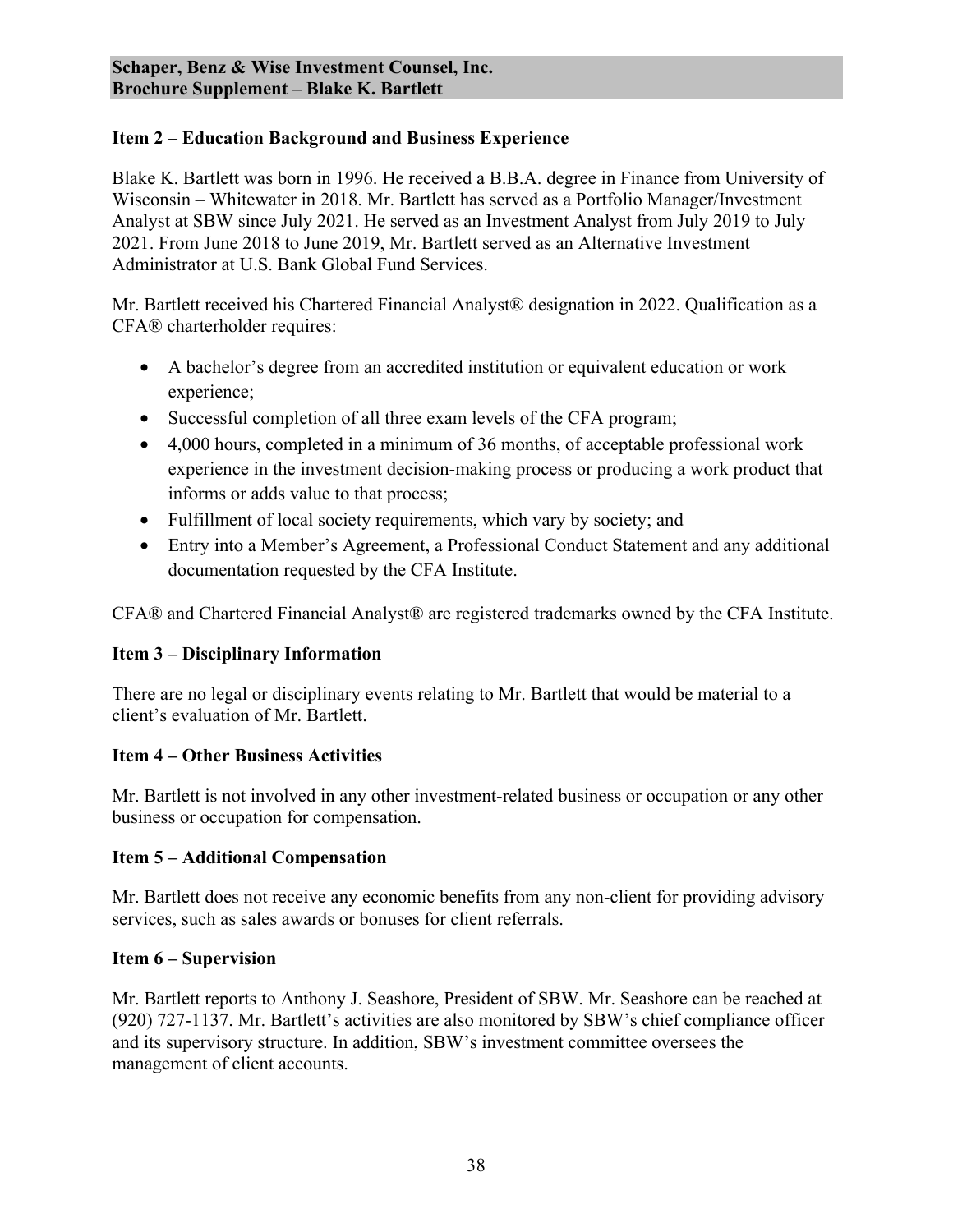# **SCHAPER, BENZ & WISE INVESTMENT COUNSEL, INC. MEGAN O. HARRIED**

# 40 Jewelers Park Drive, Suite 200 Neenah, Wisconsin 54957 (920) 727-1137 www.sbw-invest.com

**This brochure supplement provides information about Ms. Harried that supplements the brochure for Schaper, Benz & Wise Investment Counsel, Inc. (SBW). You should have received a copy of that brochure. Please contact Mark Sprtel, SBW's chief compliance officer, at (920) 727-1137 or msprtel@sbw-invest.com if you did not receive SBW's brochure or if you have any questions about the contents of this supplement.** 

**Additional information about Ms. Harried is available on the SEC's website at www.adviserinfo.sec.gov.**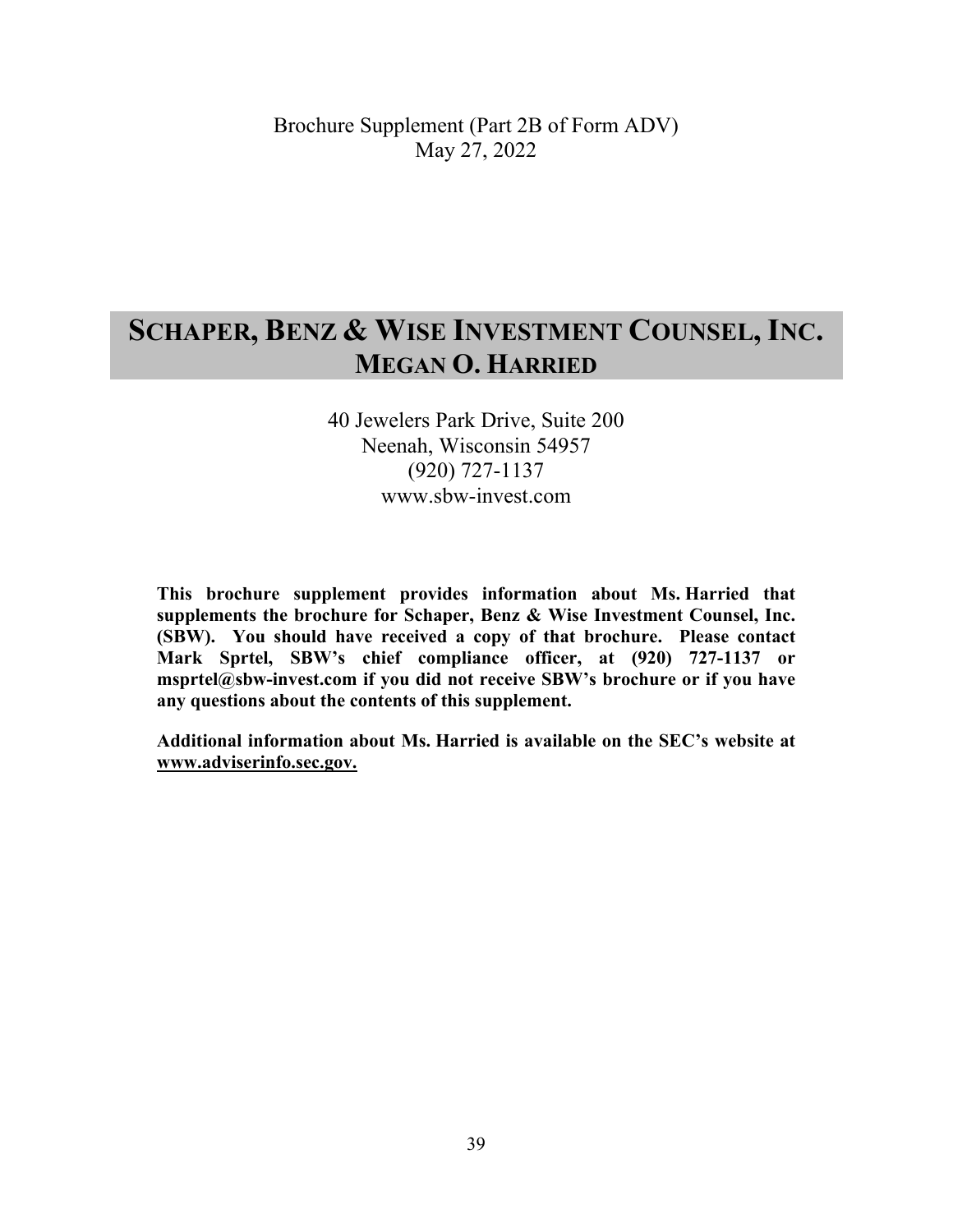Megan O. Harried was born in 1984. She received her undergraduate degree from the University of Wisconsin-Green Bay in 2007 and her J.D. degree from the University of Wisconsin Law School in 2011. Ms. Harried has served as Wealth Counselor at SBW since August 2020. She served as Attorney at Averbeck, Hammer & Slavin from January 2018 to May 2020. From January 2017 until December 2017, Ms. Harried served as Lecturer at the University of Wisconsin - Oshkosh. Ms. Harried served as Attorney at O'Neil, Cannon, Hollman, DeJong & Laing from June 2011 to September 2017 and as Law Clerk from May 2010 to June 2011. Ms. Harried is a member of the State Bar of Wisconsin.

### **Item 3 – Disciplinary Information**

There are no legal or disciplinary events relating to Ms. Harried that would be material to a client's evaluation of Ms. Harried.

# **Item 4 – Other Business Activities**

Ms. Harried is not involved in any other investment-related business or occupation or any other business or occupation for compensation.

# **Item 5 – Additional Compensation**

Ms. Harried does not receive any economic benefits from any non-client for providing advisory services, such as sales awards or bonuses for client referrals.

### **Item 6 – Supervision**

Ms. Harried reports to Kimberly A. Petersen, President of Family Wealth Counsel at SBW. Ms. Petersen can be reached at (920) 727-1137. Ms. Harried's activities are also monitored by SBW's chief compliance officer and its supervisory structure. In addition, SBW's investment committee oversees the management of client accounts.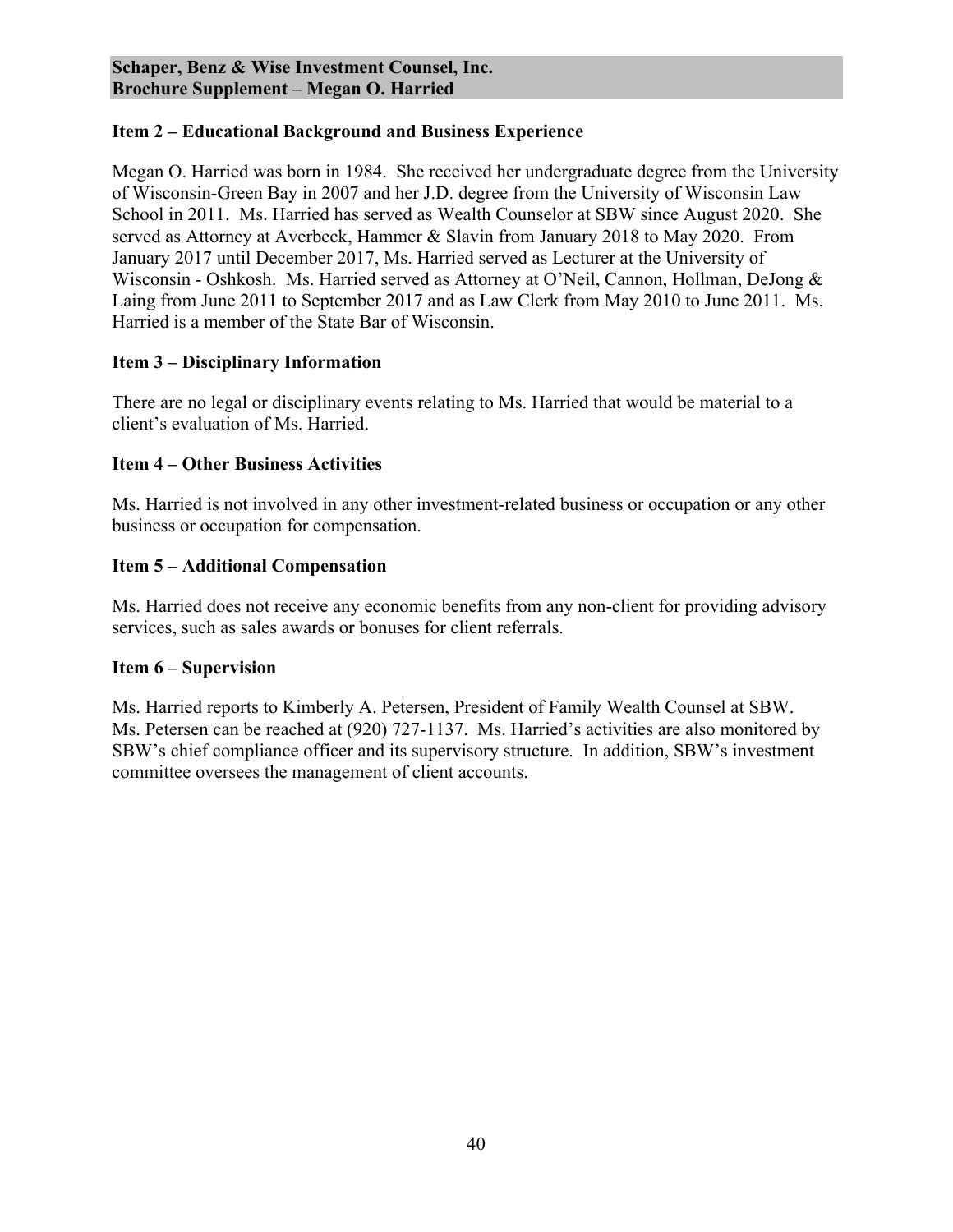# **SCHAPER, BENZ & WISE INVESTMENT COUNSEL, INC.**

# **DANIEL J. SULLIVAN**

40 Jewelers Park Drive, Suite 200 Neenah, Wisconsin 54957 (920) 727-1137 www.sbw-invest.com

**This brochure supplement provides information about Mr. Sullivan that supplements the brochure for Schaper, Benz & Wise Investment Counsel, Inc. (SBW). You should have received a copy of that brochure. Please contact Mark Sprtel, SBW's chief compliance officer, at (920) 727-1137 or msprtel@sbw-invest.com if you did not receive SBW's brochure or if you have any questions about the contents of this supplement.** 

**Additional information about Mr. Sullivan is available on the SEC's website at www.adviserinfo.sec.gov.**